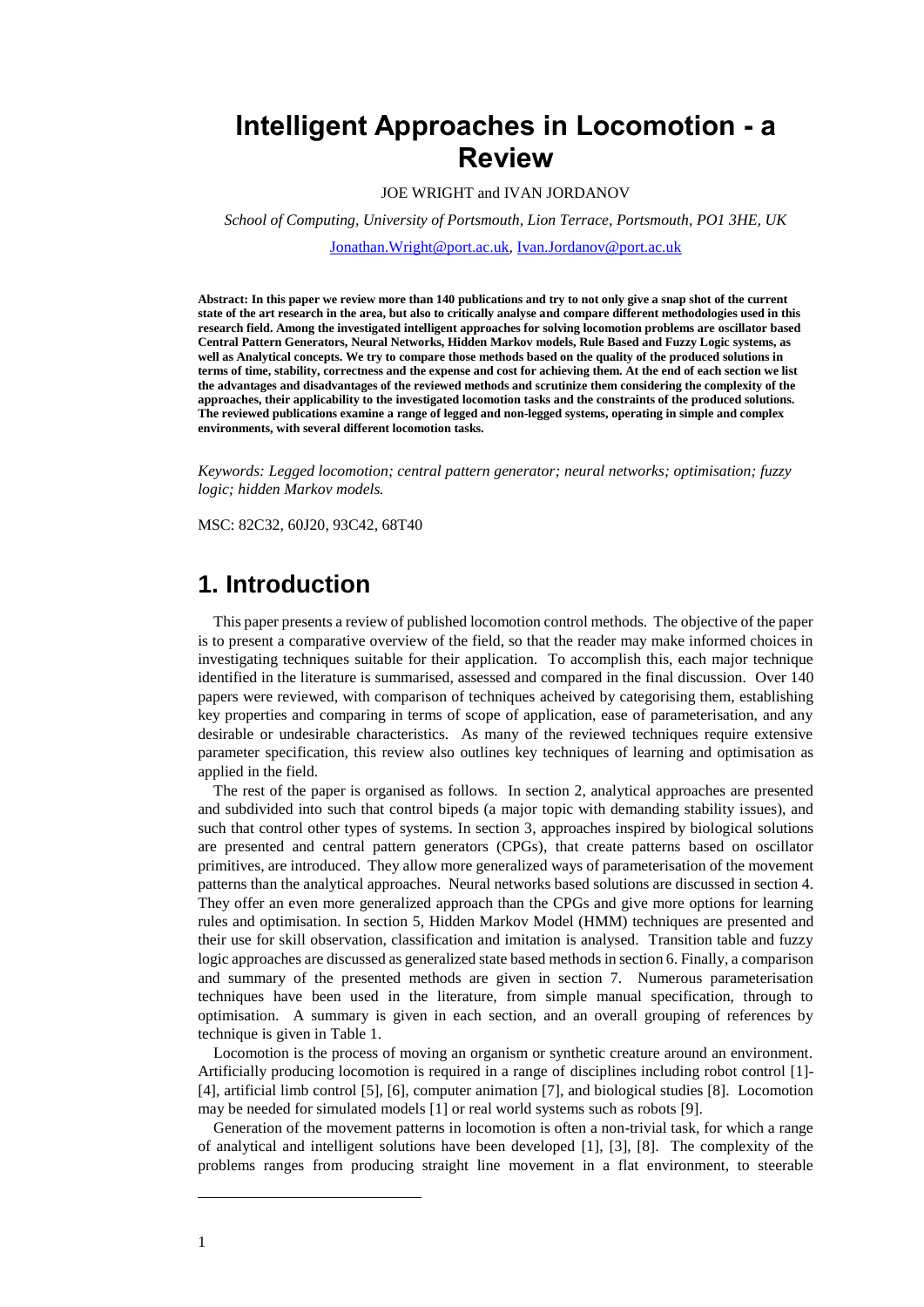navigation in an unpredictable environment, integrating perceiving sensory information and control. Controlled systems include bipeds and quadrupeds, as well as more unusual models such as fish, worms and others [\[10\]](#page-17-8), [\[11\]](#page-17-9). A summary of references from this review, grouped by method, target system and type of data presented, is given in Table 2.

Table 1: Reviewed references organised by control method, each of which are examined in separate sections of this review, and parameterisation technique. The parameterisation techniques cover a range of approaches, from simple manual specification to evolutionary algorithms.

| Method     | Parameterisation                                     |  |  |  |  |  |
|------------|------------------------------------------------------|--|--|--|--|--|
| Analytical | Manual/simple: [1], [2], [9], [12]-[55]              |  |  |  |  |  |
|            | Sequential quadratic programming: [56]-[60]          |  |  |  |  |  |
|            | Sequential surrogate optimisation: [61]              |  |  |  |  |  |
|            | Depth First search: [62]                             |  |  |  |  |  |
|            | A* search: $[63]$                                    |  |  |  |  |  |
|            | Random search: [64]                                  |  |  |  |  |  |
|            | Gradient search: [64]                                |  |  |  |  |  |
|            | Sequential search: [64]                              |  |  |  |  |  |
|            | Genetic algorithm: [65]-[67]                         |  |  |  |  |  |
| <b>CPG</b> | Manual/simple: [3], [6], [10], [11], [46], [68]-[85] |  |  |  |  |  |
|            | Exhaustive search: [84]                              |  |  |  |  |  |
|            | Feedback learning: [86]                              |  |  |  |  |  |
|            | Policy gradient search: [87]                         |  |  |  |  |  |
|            | Actor/critic: [88]                                   |  |  |  |  |  |
|            | Sequential quadratic programming: [89]               |  |  |  |  |  |
|            | Hill climbing: [90]                                  |  |  |  |  |  |
|            | Genetic programming: [91]                            |  |  |  |  |  |
|            | Genetic algorithm: [5], [8], [92]-[97]               |  |  |  |  |  |
|            | Hebbian learning: [98]                               |  |  |  |  |  |
| <b>NN</b>  | Manual/simple: [99]-[101]                            |  |  |  |  |  |
|            | Delta rule: [102]                                    |  |  |  |  |  |
|            | Genetic algorithm: [4], [65], [67], [103]-[106]      |  |  |  |  |  |
|            | Actor/critic: [107], [108]                           |  |  |  |  |  |
|            | Self-scaling reinforcement: [109]                    |  |  |  |  |  |
|            | Associative learning: [110], [111]                   |  |  |  |  |  |
|            | Linear regression: [112]                             |  |  |  |  |  |
|            | <b>RPROP: [113]</b>                                  |  |  |  |  |  |
| <b>HMM</b> | Expectation maximisation: [114]-[116]                |  |  |  |  |  |
|            | Greedy policy: [117], [118]                          |  |  |  |  |  |
| Rule based | Manual/simple: [31], [119]                           |  |  |  |  |  |
|            | Actor/critic: [120], [121]                           |  |  |  |  |  |
|            | Genetic algorithm: [103], [121]-[124]                |  |  |  |  |  |
|            | Best-first search: [125]                             |  |  |  |  |  |

Table 2: Reviewed references organised by control method and target system. For each target system, the references are grouped into those that examine only simulated systems or theoretical work (Sim), and those that have tested the methods in real-world hardware (Hard).

| Method     | Biped                        |                           | Quadruped |                   | Hexapod      |               | Other         |              |
|------------|------------------------------|---------------------------|-----------|-------------------|--------------|---------------|---------------|--------------|
|            | Sim                          | Hard                      | Sim       | Hard              | Sim          | Hard          | Sim           | Hard         |
| Analytical | $[1], [14]$ -                | [2], [9],                 | $[47]$ -  | $[50]-[53]$ [54], |              |               | [64]          | [60]         |
|            | $[32]$ , $[56]$ -            | [12],[13],[33]            | $[49]$ ,  |                   | $[55]$ ,     |               |               |              |
|            | $[58]$ , $[65]$ ,            | $[46]$ , [59], [61], [62] |           |                   | [63]         |               |               |              |
|            | $[103]$                      | $[66]$ , $[67]$           |           |                   |              |               |               |              |
| <b>CPG</b> | $[5]$ , $[6]$ ,              | $[3]$ , [46], [69],       | $[70]$ -  | $[75]$ -          | [80]         |               | [8],[11][10], |              |
|            | $[68]$ , $[86]$ ,            | $[87]$ -[89], [95],       | $[74]$ ,  | $[79]$ ,          |              |               | $[81]$ ,      | $[82]-[85],$ |
|            | $[92] - [94]$                | [96]                      | [98]      | [90], [97]        |              |               | [91]          | $[126]$      |
| <b>NN</b>  | $[4]$ , $[65]$ ,             | $[67]$ , $[100]$ ,        |           |                   |              | [104], [107], | $[101]$ ,     |              |
|            | $[99], [102], [109]-[111]$   |                           |           |                   |              | [108], [113]  | $\vert$ [105] |              |
|            | [103], [112]                 |                           |           |                   |              |               |               |              |
| <b>HMM</b> | $[117], [118]$ $[114]-[116]$ |                           |           |                   |              |               |               |              |
| Rule based | [31], [103], [121]           |                           |           |                   | [123], [124] |               |               |              |
|            | $[119]$ ,                    |                           |           |                   | $[125]$      |               |               |              |
|            | [120], [122]                 |                           |           |                   |              |               |               |              |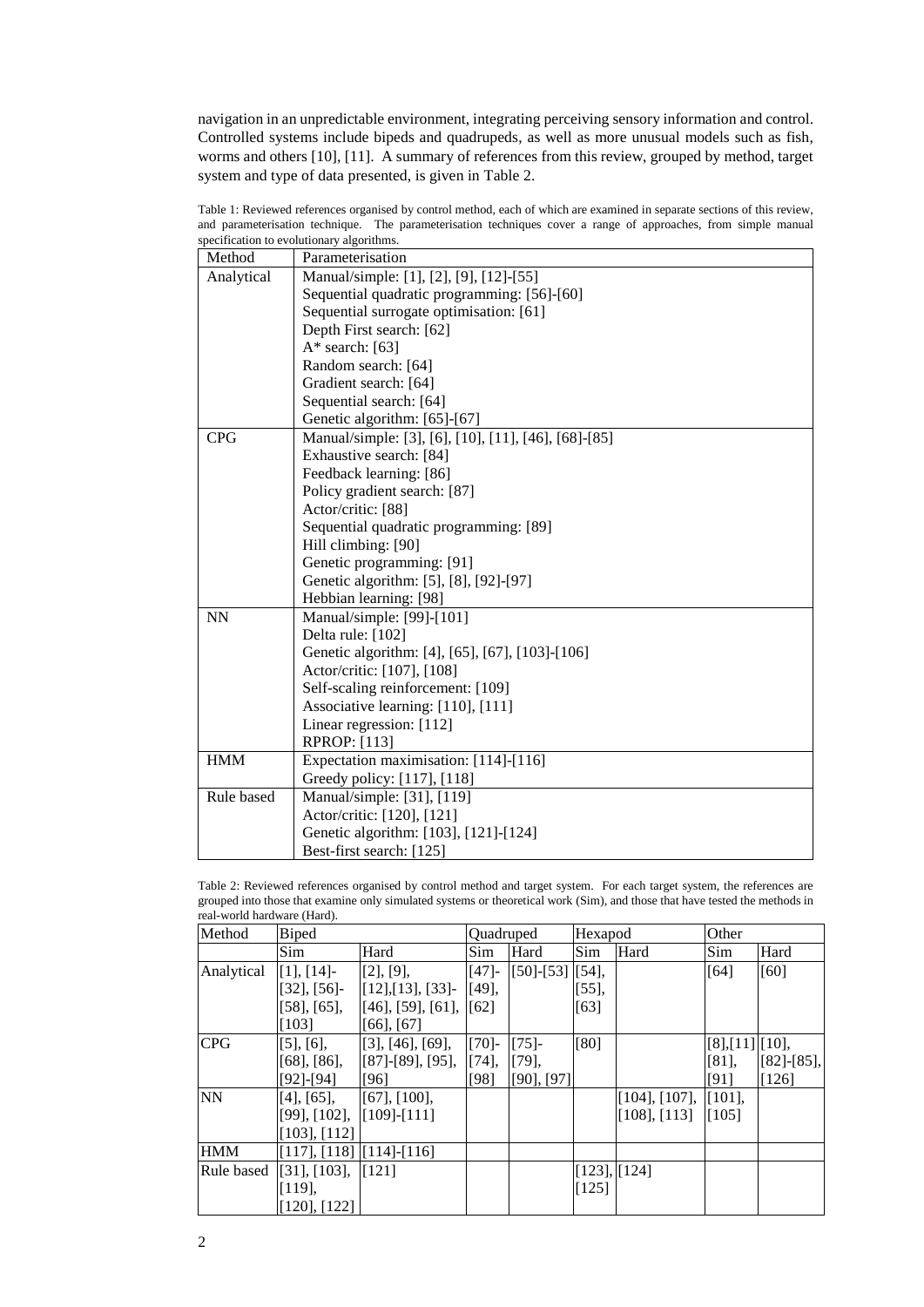Beyond just one method of locomotion, some papers have investigated different gaits, ranging from walking to sprinting, along with smooth transitions between the gaits. As well as locomotion, some research has been conducted into other movement skills, e.g., jumping [\[12\]](#page-17-11), [\[13\]](#page-17-13). We also review techniques that allow systems to imitate an observed movement pattern [\[114\]](#page-22-2)-[\[118\]](#page-22-5).

Although some of the reviewed papers are easy to classify in a single category, there are also many that span and overlap several categories. For example, specialized NN topologies blur the distinction between NNs and CPGs. Also, given their biological source, CPGs are often described as neural models, even if they do not resemble traditional NNs. Nevertheless, the aim of this review is to identify the core methods used in locomotion, and to discuss and provide comparative analysis of their usability, considering the application areas.

## **2. Analytical approaches**

The analytical approach is the oldest and most frequently met method in the reviewed papers. This approach relies on an understanding of the general form that locomotion in the target system should take. This may be based on observations of similar systems (such as human and animal locomotion) or from other analytical work. As a result, an algorithm is developed that explicitly states equations of motion (kinematic or kinetic) for the system.

### **2.1. Biped trajectories**

Bipedal movement starts from a simple premise - if the feet are placed in a forward moving pattern, and the rest of the body remains supported without falling to the ground, then the whole mass of the system will be moved forward continuously. Bipedal motion is therefore a combination of gait and whole (and especially upper) body stability. A typical procedure for constructing bipedal motion would be:

Plan a path to determine foot placements;

- Apply stability constraints to determine the Centre of Gravity (CoG) trajectory, based on a model of the weight distribution;
- Construct a plausible gait algorithm, addressing the double support (both feet on the ground) and single support (one foot off the ground) phases;
- Solve any remaining degrees of freedom (DoF) by any sensible manner. Methods may include copying human movement, simplifying movement, or even producing something that 'looks right'.

The first and most common stability constraint is the Zero Moment Point (ZMP) [\[30\]](#page-18-3). It is calculated as the point under the foot where the ground reaction force will completely negate the effects of moments and forces on the foot from the rest of the body (assuming sufficient friction). If the ZMP exists under the foot, then the system is stable, but if the calculated point is outside the foot, then the ZMP does not exist and the body (robot) will topple, rotating around an edge of the foot. The ZMP equations are used to ensure that the robot remains upright as the feet are moved. They are combined with a model of the mass distribution in order to determine a trajectory for the CoG. The model is often simplified to make deriving the equations simpler. A common model is the inverted pendulum model (IPM), which has a single point mass connected to the ground by a weightless rod [\[28\]](#page-18-4). In two dimensions this is given as:

$$
\ddot{x}_{CoG} - \frac{(\ddot{z}_{CoG} + g)}{\alpha (z_{CoG} - z_{ZMP})} (x_{CoG} - x_{ZMP}) = 0
$$
 (1)

where  $x_{\text{CoG}}$  and  $z_{\text{CoG}}$  are the *x* and *z* components of the Centre of Gravity respectively,  $x_{\text{ZMP}}$  and  $z_{\text{ZMP}}$  are the *x* and *z* components of the desired Zero Moment Point,  $\alpha = 1$  and *g* is the gravitational acceleration.  $\alpha=1$ 

The gait algorithm is anything that raises a foot (now labelled as belonging to the swing leg) off the ground, moves it forwards, and places it back on the ground. Often, the mass models used assume that all of the mass is contained above the hip. Therefore, the CoG trajectory, as determined by the ZMP constraint, defines the hip angle trajectory. This is calculated to produce the CoG position  $\ddot{x}_{CoG} - \frac{(\ddot{z}_{CoG} + g)}{\alpha(\dot{z}_{CoG} - z_{ZMP})} (x_{CoG} - x_{ZMP}) = 0$  (1)<br>
where  $x_{CoG}$  and  $z_{CoG}$  are the x and z components of the Centre of Gravity respectively,  $x_{ZMP}$  and<br>  $z_{ZMP}$  are the x and z components of the desired Ze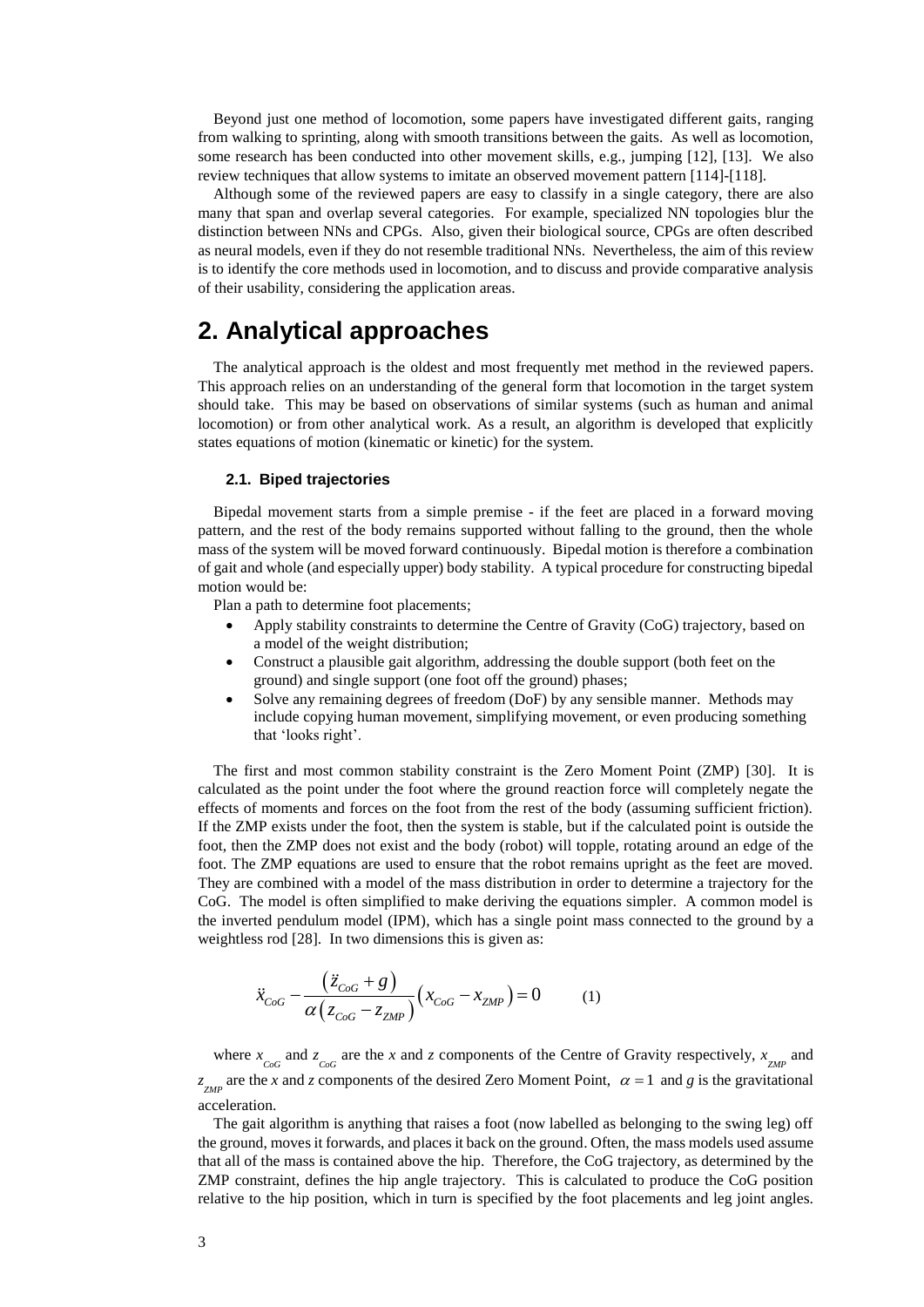The foot trajectories are used to determine the leg joint angles and the overall motion is determined by the desired ZMP. It is located under the support foot in the single support phase and transitions to the other foot during the double support phase. Solving for the final trajectories is covered in [\[2\]](#page-17-10).

Variations to the above procedure involve alterations to the stability constraint, alterations to the mass distribution model and alterations to the gait algorithm. Some of these variations are discussed below.

Equation (1) is a general form of the ZMP inverted pendulum constraint, but in many experiments it is simplified with the condition that there is no vertical movement of the CoG (i.e.,  $\ddot{z}_{CoG} = 0$ ).

This is often referred to as the Three Dimensional Linear Inverted Pendulum Model (3D-LIPM). The simplicity of the 3D-LIPM algorithm made it popular in [\[2\]](#page-17-10), [\[9\]](#page-17-6), [\[24\]](#page-18-5), [\[41\]](#page-18-6), [\[43\]](#page-18-7) (with an emphasis on controllability including steering), [\[26\]](#page-18-8) (with an observation system added), and [\[25\]](#page-18-9) (using ZMP trajectory modification based on an analysis on the feasible ZMP region). In [\[1\]](#page-17-0), a comparison was made between several different mass models. The authors found that all of the models could be written in the form of equation 1 but with  $\alpha$  varying depending on which mass model was used. Since different mass models will result in varying levels of accuracy to the true model, the identification of the constant  $\alpha$  allows the mass model to be fine tuned. By experimentally varying  $α$ , the ZMP error can be reduced. As  $α$  multiplies the height  $z<sub>Co</sub>$ , the model was called a Virtual Height Inverted Pendulum. A simple error minimisation procedure was used to find optimal values for α for different step periods. The procedure involved incrementing or decrementing α by a fixed amount, if the ZMP error was outside a threshold interval.

To further increase the accuracy, more complicated mass models can be used, at the expense of increased complexity of analysis. For example, multi-mass models were used in [\[31\]](#page-18-0), [\[36\]](#page-18-10). In [\[36\]](#page-18-10), three different bipedal control methods were evaluated and validated by comparing them to a reference multi-mass model with ZMP constraint. The compared models used polynomial interpolation between start and end states, actuator driving in the double-support phase, and a combined approach with added toe support and shock absorption, respectively. The toe support phase is omitted in normal ZMP based methods because it is, by definition, a failure with the foot beginning to rotate about the front edge. The authors included it to allow real-time freedom of choice for placing the landing foot. They argued this would allow for better walking on uneven ground.

Often, the ZMP is required to be under the centre of the foot during the single support phase, transitioning to the other foot in the double support phase. However, this is not the only way to position it as the ZMP can exist anywhere in the support polygon. Given this wider range of possible ZMPs, a control law for the ZMP was developed in [\[35\]](#page-18-11). The motion was based on the inverted pendulum model but the ZMP and vertical reaction forces were assigned control laws that allowed the centre of mass (CoM) to closely track a reference trajectory, allowing for real-time control and smooth motion.

In an attempt to generate more natural looking and efficient gaits, an energy control method was developed in [\[15\]](#page-17-14), [\[19\]](#page-17-15). The mechanical energy of the system was controlled to track a reference energy trajectory, which accounted for energy losses during the interactions between the robot and the surface. Trajectories based on conserving potential energy were developed in [\[37\]](#page-18-12), and ease of analysis was suggested as an advantage of this method. Energy efficiency can be increased by creating self-excited behaviour in the swing leg [\[44\]](#page-18-13), [\[45\]](#page-19-19).

The ZMP constraint was developed for simple environment interaction, where the ground is even and the contact is only between the feet and the environment. Solutions to deal with uneven ground include an active balancing system based on distributing appropriate antigravitational forces to the contact points [\[34\]](#page-18-14), and a modified ZMP technique using a nearest possible point to the desired ZMP during times when it cannot be found under the support polygon [\[28\]](#page-18-4).

Extensions to the ZMP have been presented to deal with cases where other parts of the system are in contact with the environment. These include the Generalized Zero Moment Point [\[22\]](#page-18-15), and Contact Wrench Sum [\[16\]](#page-17-16), [\[32\]](#page-18-1), [\[33\]](#page-18-2). Both of these techniques involve the relationship between all of the contacts made with the environment (feet, hands, etc...) and the forces through the system, with the goal of preventing unwanted rotations. They allow locomotion on uneven floors and the use of supports, such as handrails.

The ZMP can only be used to classify a state as stable or unstable. More informative alternatives include the Foot Rotation Indicator (FRI) [\[127\]](#page-22-14), used to determine the stability margin or degree of instability, and the Centroidal Moment Point (CMP) [\[128\]](#page-22-15), which provides information on the whole body rotational. After analysing how the various stability constraints performed for a human gait,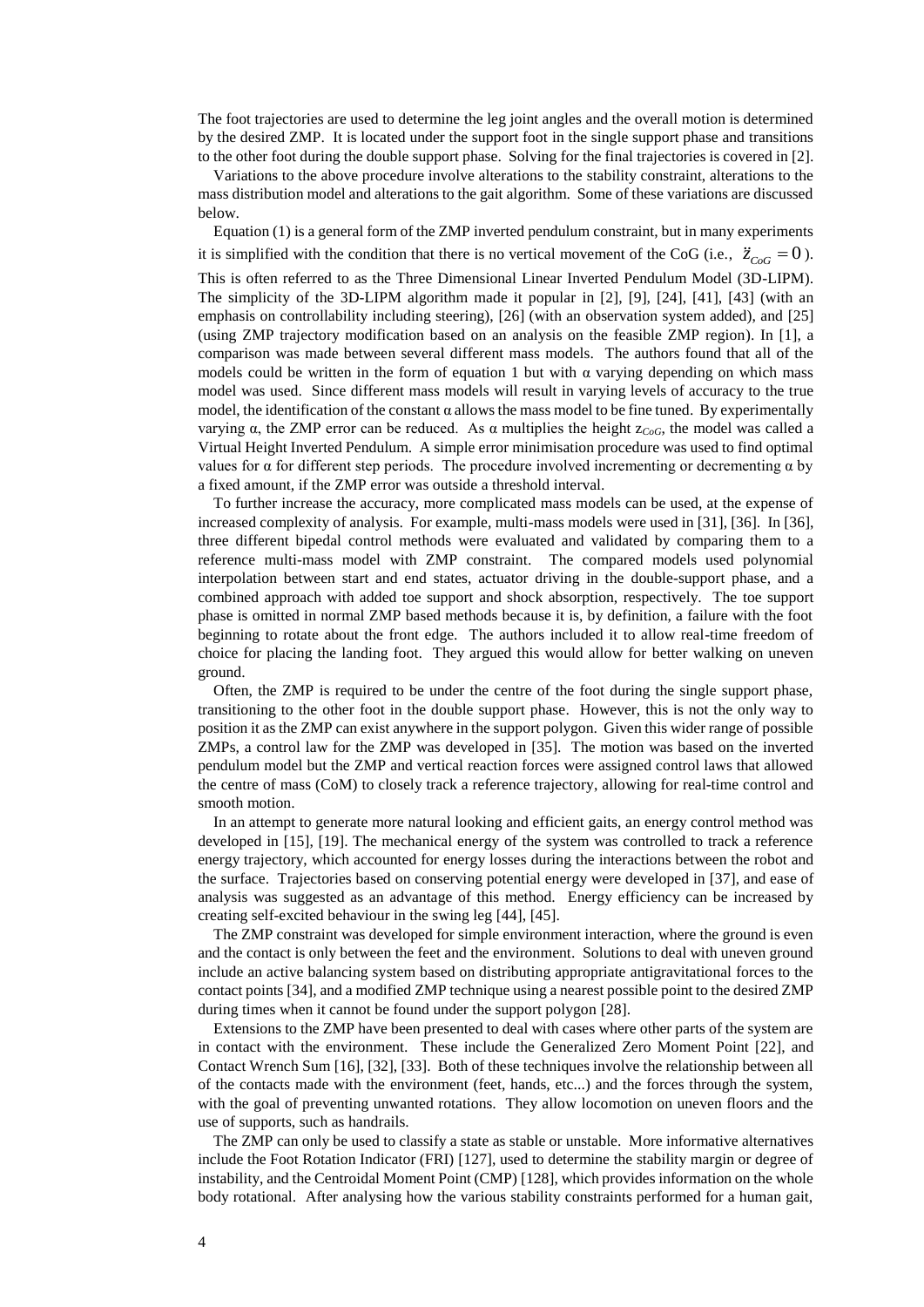the authors of [\[128\]](#page-22-15) recommended a modified FRI that was more sensitive, and that the CMP and ZMP should both be used, for human-like locomotion. A reason to improve upon ZMP control is illustrated in [\[40\]](#page-18-16), where significant differences were found between human and ZMP gaits, such as CoG trajectory, free leg trajectory, and the position of the ZMP under the foot.

Inspired by passive downhill walking systems, an active system was controlled, using a virtual slope walking gait in [\[39\]](#page-18-17). The system used knee bending and straightening to develop a relationship between the legs on level ground, that was the same as a normal gait on a downwards slope. The physical design of the robot helped with stability and the control mechanism was found to be able to produce fast gaits. Quick gaits were also generated using a polynomial trajectory approach, with algebraic optimisation based on ZMP evaluation, torque and velocity limits [\[21\]](#page-18-18).

If the system is dynamically stable, or controlled in a way to easily guarantee stability, then stability constraints are not needed [\[56\]](#page-19-1). In [\[23\]](#page-18-19), a robot was designed that did not have actuators at the ankle and was stable enough not to require the ZMP constraint. Furthermore, to easily enable a high speed gait, each leg contained a telescopic actuator which pumped the swing leg.

The authors of [\[20\]](#page-18-20) investigated initiating movement, stopping, and standing, to cope with real world state changes. Other transitions (e.g., for dealing with slopes) were examined in [\[38\]](#page-18-21), where the algorithm had to control the walking on a flat ground, on a slope, and the transition between the two.

To help with walk stability, a method to control foot landing force was presented in [\[24\]](#page-18-5). It consisted of a system that measured impact force and outputted a foot height in order to absorb the collision. Full jumping and landing control was developed in [\[12\]](#page-17-11) where, because of the point model used, ZMP or similar constraints were not possible due to the lack of a support polygon. Convergence to a known stable state guaranteed stability in the different phases of the motion. Another control algorithm for point feet was given in [\[58\]](#page-19-11).

To avoid the over-constrained nature of ZMP type criteria, a different analytical framework was used in [\[57\]](#page-19-20)-[\[59\]](#page-19-12). The analysis was based on transforming the problem into a task of driving a set of dynamic outputs to zero. Zero dynamics equations were produced for the swing and impact phases. The two phases were combined into a complete model that was called the hybrid zero dynamics (HZD). A suitable cost function of the HZD was defined and used to drive the motion into the swing and impact phases. Additional constraints were also imposed, such as minimal ground reaction force, foot landing only at the end of the swing, plus various boundary condition constraints. Given the cost function and constraints, a sparse sequential quadratic programming optimisation algorithm was used to determine the parameters of the model. Using these techniques, asymptotically stable walking (returns back to the gait after being perturbed) was produced.

Instead of synthesising the DoF trajectories, an alternative is to track supplied reference trajectories. In [\[27\]](#page-18-22), a trajectory control law was developed to be resilient to perturbation. The authors identified a lack of resilience as a problem of previous tracking methods. Using human motion capture data was investigated in [\[42\]](#page-18-23), and methods for interpreting the data automatically, for use by a humanoid robot, were developed.

Analytical approaches have occasionally been compared to other control methods. A ZMP inverted pendulum method (IMP) was used in [\[46\]](#page-19-9) but, although successful, the approach produced slower walking speeds than an oscillator based control system. Instead of an inverted pendulum model, a static balance equation was used for the hip angle in [\[103\]](#page-21-7). This was implemented for a ditch crossing walk, and the foot placements were determined as a function of the distance from the ditch. The dynamic stability and energy efficiency of the analytical approach were compared to an optimized neural network, and fuzzy logic approaches. It was found to be the least stable and least efficient of the three approaches.

## *2.1.1.Trajectories for non-bipeds*

Bipedal movement is of significant interest because it allows control of human like systems, as well as posing challenging stability problems. In conducting this review, more papers were found examining biped gaits than any other. However, in this section we show that several different systems have also been examined. Most of the other systems examined are legged, but research can be found for specific control problems such as hand grasping [\[60\]](#page-19-2).

With extra legs, stability becomes less of a problem, and the focus then shifts to developing gait algorithms – methods of moving the feet in order to move the system in a particular direction. Different types of gaits have been developed, to be used at different speeds, such as ambling, trotting, bounding and galloping [\[47\]](#page-19-14)-[\[50\]](#page-19-16). In order to improve manoeuvrability, forward and crab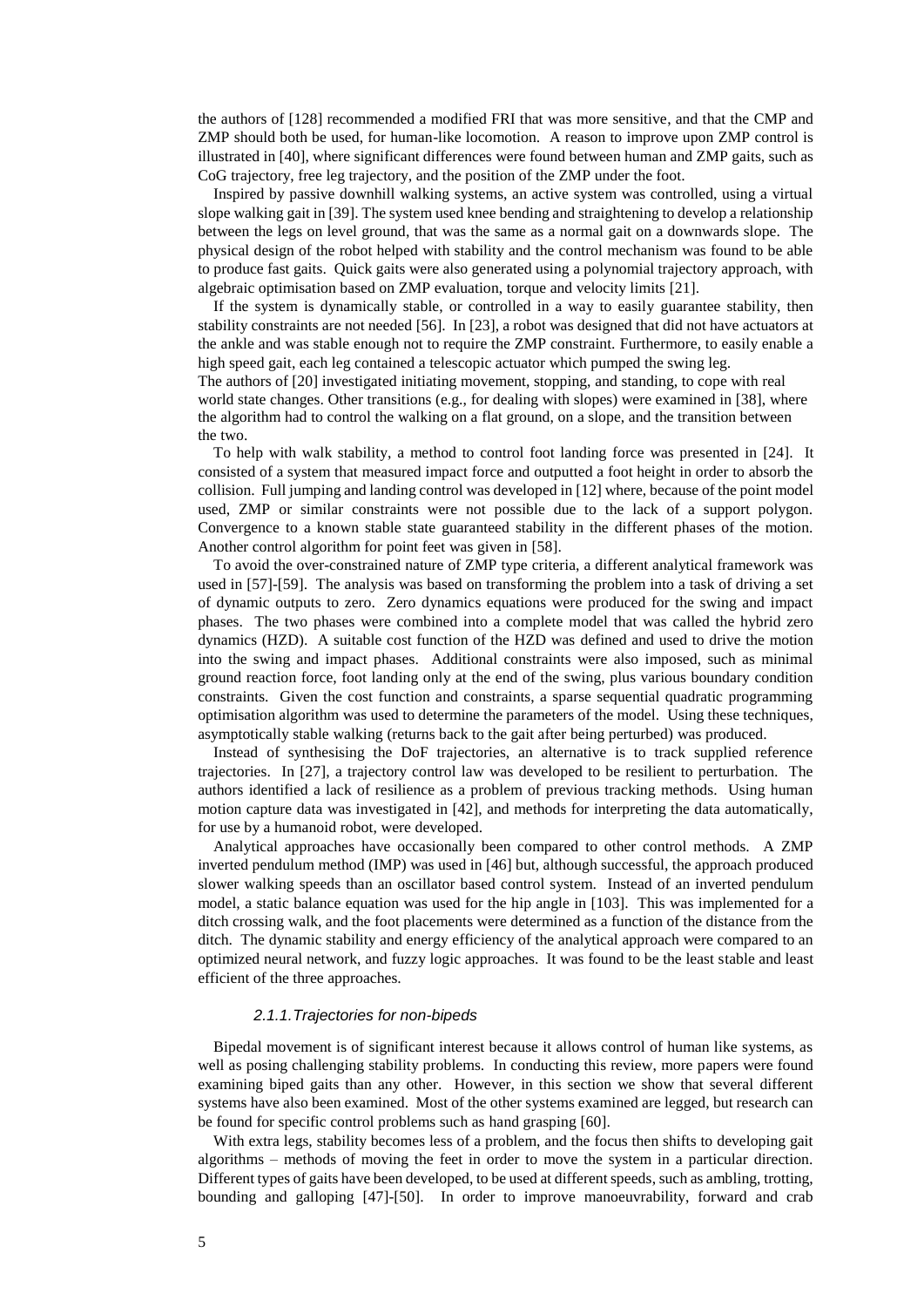(perpendicular) gaits for flat and sloped terrain were developed in [\[54\]](#page-19-18). Other research has looked at fine tuning the gaits, including comparing different modelling assumptions on final real-world accuracy [\[50\]](#page-19-16), and increasing efficiency by utilising the natural dynamics of the system [\[14\]](#page-17-12).

Some stability conditions have been considered in quadrupeds. For example, a set of reactive behaviours were developed in [\[52\]](#page-19-21) in order to improve stability. In [\[55\]](#page-19-0), an analysis of a spring loaded variation of the inverted pendulum model (also see [\[29\]](#page-18-24)) was used to compare sensory feedback strategies for stabilising hexapod motion (as well as providing an analytical framework that could be applied to other systems). In order to be able to function in an uneven natural environment, and to support high speeds, a gait parameter and active-compliance parameter algorithms were developed in [\[51\]](#page-19-22). Gait adaptation was used to adjust to changes in the environment and provide a maximum stability margin, and compliance was used to deal with impulsive perturbations. The greater stability itself enabled faster movement across the uneven terrain.

In [\[13\]](#page-17-13), the authors added two legs to a bipedal robot, in such a way that they were rigidly connected to the first to. This provided stability while only requiring a two-legged control algorithm. As well as creating a stable robot, the authors increased mechanical efficiency by introducing passive joint compliance. Altering compliance was done using pneumatic joints and, through exhaustive search, optimal compliance was found for walking, running and jumping gaits.

Control algorithms have been developed for unipeds. For example, in [\[64\]](#page-19-6) a pogo stick style (a body plus one springy leg) robot was controlled with an established algorithm, but with the addition of variable correction term to minimize velocity error. The research in [\[53\]](#page-19-17) examined the possibility of using uniped algorithms to control multi-legged systems (thus raising the possibility of utilising previous research in one domain across several). Firstly, they developed single legged gaits, which are gaits for multi-legged systems where only one foot is in contact with the ground at any one time. Following this they developed the concept of a virtual single leg that modelled the situation when two legs were in contact with the ground, this way expanding the number of possible gaits.

## **2.2. Optimisation**

The specification of gait form and the use of conservative stability constraints usually limit the optimisation scope. However, there are some parameters available to adjust, e.g., gait parameters including stride length and cycle frequency. These parameters can therefore be candidates for optimisation, according to some desired goal.

Such optimisation goals have included minimisation of energy expenditure [\[17\]](#page-17-17), [\[58\]](#page-19-11), [\[59\]](#page-19-12), [\[65\]](#page-19-7)- [\[67\]](#page-19-8), minimisation of actuating effort [\[56\]](#page-19-1), [\[57\]](#page-19-20), improved form through minimisation of ZMP error [\[1\]](#page-17-0), stability [\[58\]](#page-19-11), [\[59\]](#page-19-12), speed expressed as maximum distance over a set time frame [\[61\]](#page-19-3), minimisation of speed error [\[64\]](#page-19-6). For those systems, which are lightly constrained in the analysis, constraints are imposed during optimisation to ensure walking gaits are formed [\[57\]](#page-19-20). Energy and effort goals are important due to difficulties in realising robots in the real world. Reducing the energy requirements makes robots more practical, and form and speed goals address their functionality.

Minimising actuating effort, defined as the integral square of actuator torques, instead of simple energy minimisation, was done for two reasons in [\[56\]](#page-19-1). Firstly, the quadratic nature of the fitness function favours smooth continuous actuator changes, which compares to actuator discontinuities that can result from energy minimisation. Secondly, an upright pattern was favoured, as it required only small torques to maintain.

The parameters for optimisation can be arbitrary constants, or they may have a direct interpretation. To have direct interpretation, the equations have to explicitly use understandable variables. This may require extra analytical work or result in more constrained solutions. Arbitrary parameters were specified in [\[1\]](#page-17-0), [\[17\]](#page-17-17), [\[56\]](#page-19-1)-[\[59\]](#page-19-12), [\[61\]](#page-19-3), [\[64\]](#page-19-6). In contrast, specific end and intermediate target points of the gait were specified by optimisation in [\[65\]](#page-19-7)-[\[67\]](#page-19-8).

Various techniques have been used for optimisation, including Genetic Algorithms (GA) in [\[65\]](#page-19-7)- [\[67\]](#page-19-8), sequential surrogate optimisation (which works on an approximation of the objective function in order to speed up the optimisation – useful for real world cases) [\[61\]](#page-19-3), sequential quadratic programming [\[56\]](#page-19-1)-[\[59\]](#page-19-12), and simple error based feedback [\[1\]](#page-17-0). For the velocity error minimisation problem in [\[64\]](#page-19-6), the complicated algorithms derived in analysis were better optimized with random search when compared to gradient and sequential searches, due to numerical stability issues. In [\[62\]](#page-19-4) a Depth First Search algorithm was used to plan the movement of a hexapod's legs in order to navigate along a path, and in [\[63\]](#page-19-5) an A\* search algorithm was used for similar reasons.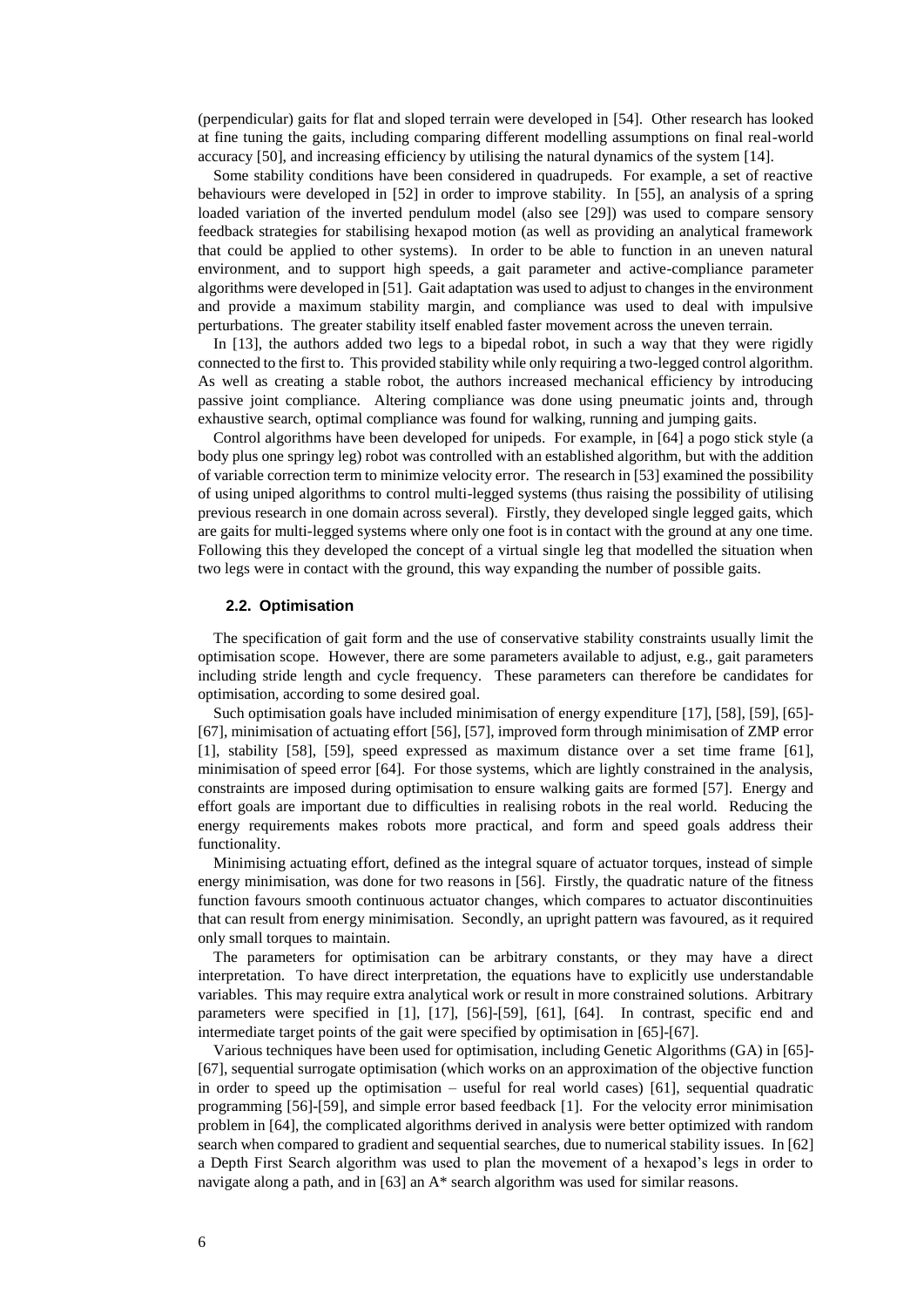### **2.3. Advantages and disadvantages of the analytical method**

Advantages

- If the analysis is suitably accurate, solutions can work correctly right away;
- In general, there is no need for a training phase and this means implementation in real hardware is easier than for methods that require learning or evolving;
- Analytical approaches have been investigated for a long time and there is a diverse set of solutions, covering many task conditions and requirements;
- Solutions are directly interpretable and expert knowledge is a key feature.

Disadvantages

- The analysis used to construct gait algorithms is generally very task specific. Because of this, locomotion is unlikely to succeed under conditions not assumed or accounted for during the analysis;
- Likewise, behaviour is generally task limited and there is unlikely to be any emergent properties, e.g., gait transitions;
- Usually the models used in the analysis are approximate. This gives the risk of inaccurate, unstable, and/or inefficient movement compared to the aims followed during analysis;
- In order to simplify, or even enable analysis, solutions are generally over constrained and therefore will rarely be optimal. Some more advanced approaches, e.g., those using the hybrid zero dynamics framework, can produce less constrictive constraints;
- The limited number of parameters reduces the effectiveness of optimisation. Desired goals, such as speed or efficiency, are hampered by the over constrained nature of the analytical approach. Often, the form cannot be significantly parameterized, only specific values can be changed (e.g., stride length);
- Over-constrained results can look unusual when compared to equivalent systems in nature.

## **3. Central pattern generators and oscillators**

In motor skills science there was a debate over whether locomotion is reflex based or is generated internally. Experiments in the second half of the 20th century demonstrated that internal generation had to be a significant part of locomotion [\[129\]](#page-22-16). This was proved by severing sensory neural pathways in animal subjects and observing that they could still perform locomotion. In more recent times, dissections have enabled a reverse engineering of the neural networks that control this innate locomotion. Those networks that have been discovered exist in spinal regions and have therefore been called 'central pattern generators', or CPGs [\[130\]](#page-22-17)-[\[133\]](#page-22-18).

A biological CPG can be defined as a neural network that produces rhythmic pattern outputs without the need for patterned input. However, a distinction should be made between CPG neural networks and more traditional NNs, which are discussed in section 4. In reviewing the engineering use of CPGs, we have determined that it is better to see CPGs as systems of oscillators, rather than as neural networks. In biological systems, the primary unit of rhythm is built around a pair of inhibitory/excitatory neurons that produce oscillations. A detailed examination of a biological CPG from an engineering perspective was conducted in [\[134\]](#page-22-19) but, for most applications, the neuron pair is approximated with a pair of differential equations.

The review of CPGs here focuses on application to robotic control and generalises the concept to oscillator models. For other perspectives, including historical and biological contexts, see the reviews in [\[135\]](#page-22-20), [\[136\]](#page-22-21). Some approaches, that are referred to as CPGs, do not even explicitly use pairs of differentials equations, but rather use oscillators with more transparent sinusoidal forms, as discussed in the next section.

## **3.1. Oscillator types**

### *3.1.1.Simple sinusoidal systems*

These systems are based on simple sinusoidal oscillators. Coupling terms added to each oscillator equation allow phase relationships to be established between them. In [\[10\]](#page-17-8), this form of oscillator acted as the basis of a CPG controlling a swimming robot. Oscillators with amplitude and angle offsets controlled each fin. Setting different values for these two controls enabled forward swimming, backward swimming, spinning, turning while swimming, turning on the spot, swimming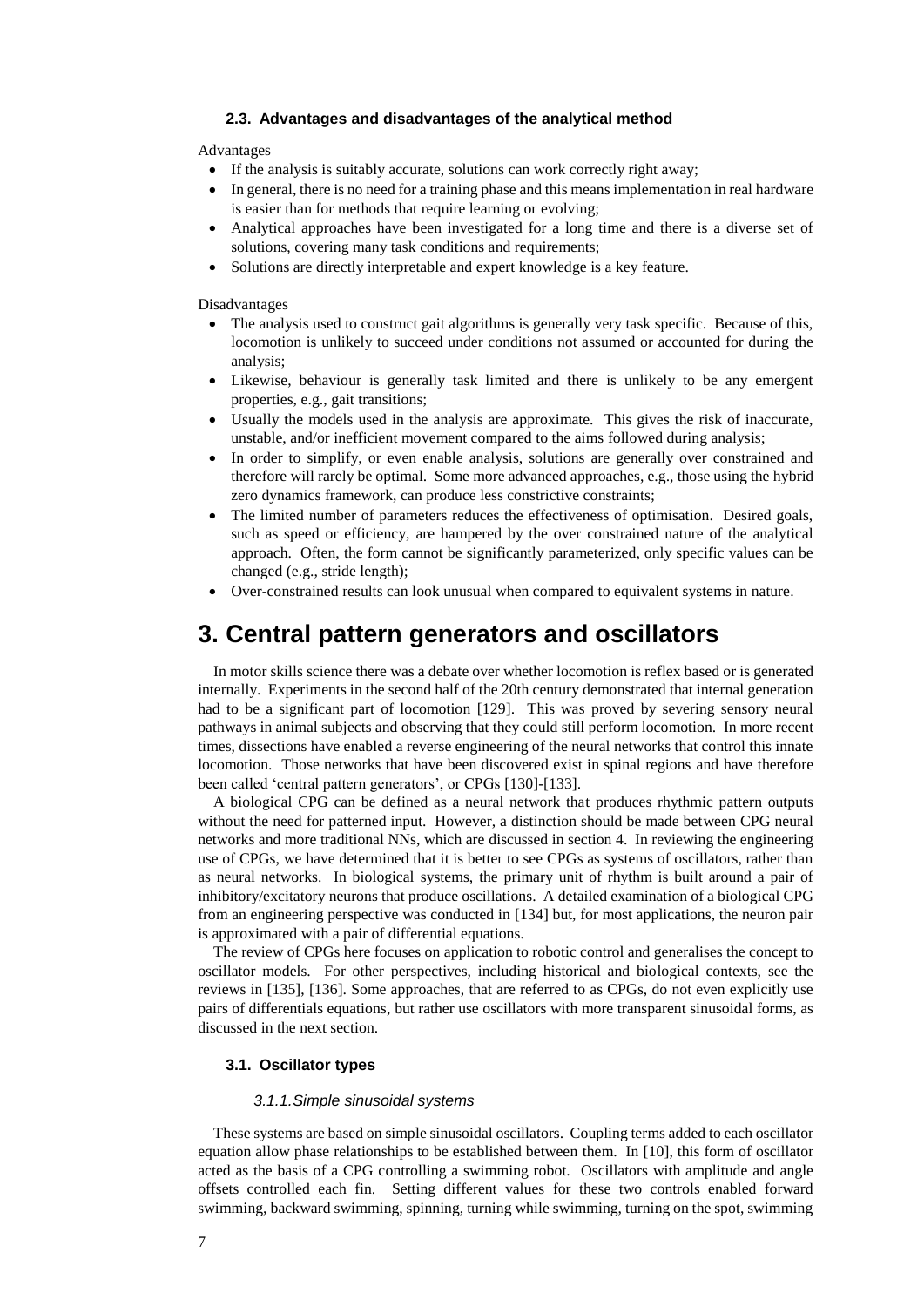up or down and crawling gaits.

For some systems, their locomotion comes from whole body sinusoidal movement. In order to replicate movement seen in nature, simple sinusoidal oscillators were used to produce forward, circular, turning and sideways movement in an eel robot [\[83\]](#page-20-15), [\[126\]](#page-22-11). Sinusoidal control of serpentine motion on a planar surface was investigated in [\[84\]](#page-20-1). Of interest was the mechanical efficiency of the gait for a range of speeds, and optimisation was used to find the best values for the constants in the algorithm, under three different friction models.

For other systems, such as bipeds, sinusoidal motion does not initially seem a good option. However, in [\[3\]](#page-17-7), simple sinusoidal oscillators were combined to construct gaits for two humanoid robots, one of which was human sized. The coupling of different oscillators allowed more complicated trajectory shapes, suitable for bipedal locomotion.

Systems with several legs (four or more) can be stable enough to allow a leg to be moved without worrying about the system falling over. Without stability requirements, the control mechanism can be very simple. For example, simple sinusoidal oscillators were used in [\[81\]](#page-20-13) to control an eight legged robot simulation. A simple oscillator system coupled with feedback, investigated in [\[46\]](#page-19-9), was able to produce faster walking speeds than a ZMP IMP approach.

#### *3.1.2.Systems of differential equations*

Analysis of biological CPGs has identified oscillators made from pairs of mutually inhibiting neurons [\[137\]](#page-22-22). These can be modelled or approximated by systems of differential equations. The solutions of these systems, and variations on this theme, range from simple sinusoidal forms to more complex shapes.

Matsuoka oscillators are commonly used for CPGs [\[5\]](#page-17-2), [\[68\]](#page-19-10), [\[69\]](#page-20-7), [\[88\]](#page-20-4), [\[72\]](#page-20-16), [\[75\]](#page-20-10), [\[79\]](#page-20-11), [\[92\]](#page-21-1)-[\[95\]](#page-21-15), [\[138\]](#page-22-23), and one reason for their popularity is that their dynamics, including limit cycle behaviour, are well known [\[138\]](#page-22-23). Matsuoka oscillators are capable of different gaits, such as the walk, trot and pace quadruped gaits, by specifying different phase relationships [\[75\]](#page-20-10). They are also capable of smooth gait transitions, which were dramatically demonstrated in [\[72\]](#page-20-16) where a 2D biped switched to climb on all fours up the slope. Using sensory information, Matsuoka CPGs are able to control walking not just on a flat surface but on an irregular [\[75\]](#page-20-10) or slippery surfaces [\[79\]](#page-20-11).

Van der Pol oscillators (VDP) are also popular for CPGs [\[11\]](#page-17-9), [\[73\]](#page-20-17) ,[\[78\]](#page-20-18), [\[89\]](#page-20-5). The benefits of these oscillators are that they have stable limit cycles and relatively interpretable coefficients. Frequency, amplitude and shape coefficients can be identified, although they are not completely independent. Different gaits are possible with VDP oscillators, including walk, trot, pace and bound quadruped gaits [\[73\]](#page-20-17), walking and forward jumping biped gaits [\[78\]](#page-20-18). In both situations, the ability to transition between gaits was developed through simple changes to the parameters of the oscillators. Rayleigh oscillators, which are similar to VDP oscillators, were used in [\[6\]](#page-17-3) to construct a CPG for an active prosthetic leg. Reduced sensory requirements were highlighted as an advantage over conventional prosthetic systems.

Similar to the Matsuoka oscillators in form, Amari-Hopfield oscillators are also used in CPGs [\[71\]](#page-20-19), [\[87\]](#page-20-3). In [\[87\]](#page-20-3) they generated biped locomotion that was resilient to perturbations as a result of the limit cycle properties of the oscillator. In [\[71\]](#page-20-19), they were able to produce walk, trot and gallop quadruped gaits, with prompt gait transitions.

Hopf oscillators were used in [\[74\]](#page-20-9), [\[90\]](#page-20-6), [\[98\]](#page-21-3) for quadruped locomotion. In [\[74\]](#page-20-9), they were chosen for their stable limit cycle (even when the frequency changes), and for their independence of cycle shape and frequency. In [\[86\]](#page-20-2), a series of Hopf oscillators was investigated, that included feedback terms allowing learning of an input trajectory, with each sub-oscillator matching a partial of the input. A CPG using these combined oscillators was trained with a reference bipedal locomotion pattern, thus converting a reference trajectory into a system with limit cycle properties, so that it became resilient to perturbation.

Spiking Integrate and Fire with Adaption neurons were used in [\[96\]](#page-21-16) for biped locomotion. The CPG had a hierarchical structure of hip timing, knee timing, and finally output patterning. The core oscillator consisted of a neuron pair that controlled the hip timing, which in turn coupled to a pair for the knee timing, therefore establishing the gait characteristics. Finally, the output of the timing neurons was sent to sets of parallel motor neurons that had independent configurable firing characteristics. They therefore allowed production of complex patterns that were driven by the periodicity of the timing neurons. This three sub-system design allowed separate configuration of walking frequency, gait and joint angle profile, by adjusting the parameters of the hip oscillator, the hip-knee coupling, and the motor neurons respectively.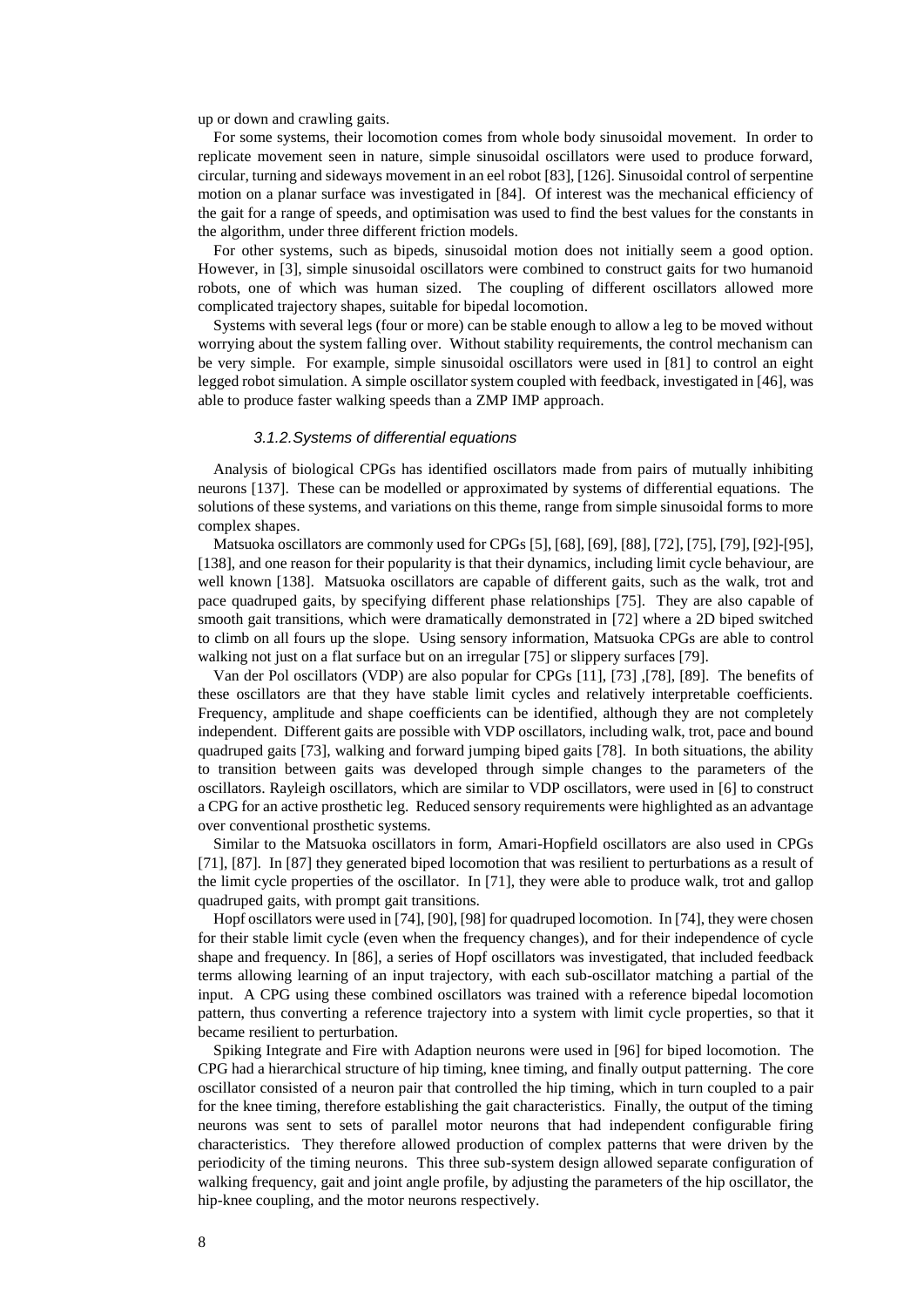Generalized CPGs were developed in [\[139\]](#page-23-0) using piecewise affine systems. Analysis was given that allowed amplitude and frequency to be independently specified. The paper cited flexibility, and linear relationships between input frequency and amplitude controls and the output frequency and amplitude, as benefits of this approach.

Another type of biologically inspired oscillators is the Ellias shunting oscillator, which was used in [\[80\]](#page-20-12), [\[140\]](#page-23-1).

### **3.2. Parameter selection**

In general, the oscillator constants and coupling weights of the CPG need specifying. At the simplest level, manual specification can be used, as discussed in [\[3\]](#page-17-7), [\[6\]](#page-17-3), [\[10\]](#page-17-8), [\[11\]](#page-17-9), [\[68\]](#page-19-10)-[\[70\]](#page-20-8), [\[73\]](#page-20-17), [\[74\]](#page-20-9), [\[76\]](#page-20-20), [\[78\]](#page-20-18), [\[80\]](#page-20-12), [\[82\]](#page-20-14), [\[141\]](#page-23-2). Although this approach is unlikely to be optimal for any particular criterion, it may be sufficient to give good results. It allows solutions to be determined with few trials and is therefore appropriate for implementing directly in hardware. By analysing gait characteristics common to several animals of a type similar to the target system, variables such as phase differences can be determined. For oscillator types where there is good parameter separation, frequency and amplitude components can again be specified by observing or making logical arguments and conclusions.

Parameter optimisation criteria include minimising energy expenditure [\[84\]](#page-20-1), maximising speed [\[87\]](#page-20-3), [\[90\]](#page-20-6), [\[97\]](#page-21-2), matching a control speed [\[98\]](#page-21-3), reference tracking [\[86\]](#page-20-2), [\[89\]](#page-20-5), [\[95\]](#page-21-15), [\[96\]](#page-21-16), maximising stability [\[5\]](#page-17-2), [\[88\]](#page-20-4), [\[92\]](#page-21-1), and producing walking in an unconstrained system [\[93\]](#page-21-20), [\[94\]](#page-21-14).

The implemented optimisation techniques vary from exhaustive search [\[84\]](#page-20-1), to hill climbing [\[90\]](#page-20-6), policy gradient search [\[87\]](#page-20-3), actor/critic [\[88\]](#page-20-4), sequential quadratic programming [\[89\]](#page-20-5), Hebbian style learning rules [\[98\]](#page-21-3), integrated oscillator learning terms [\[86\]](#page-20-2), and GAs [\[5\]](#page-17-2), [\[8\]](#page-17-5), [\[92\]](#page-21-1)-[\[97\]](#page-21-2). The exhaustive search, hill climbing and sequential quadratic programming offer straight forward approaches but are limited in their application. The learning rules/terms provide real time error correction or reference tracking, and are therefore possibly appropriate for direct hardware implementation. The gradient and actor/critic searches are used to speed up optimisation, while the GA are used to fully explore and exploit the search space and possibly find global optimal solutions, but require more computation.

Multi staged optimisation has been used to simplify the complex process [\[95\]](#page-21-15), [\[96\]](#page-21-16). For example, in [\[95\]](#page-21-15) a GA was used to find parameters for the hip joints first, then all joints in the left leg, the whole lower body, the upper body, and then finally, the whole body (which had 271 parameters). The optimized fitness functions can include multiple components [\[92\]](#page-21-1), [\[97\]](#page-21-2). In [\[92\]](#page-21-1), stability, pose angle and step length were optimized in order to find good solutions for stability, form and speed.

Using outcome measures to produce walking in an unconstrained system can be difficult. The optimisation process needs to find a workable solution from a large solution space. Using travelled distance as a fitness function was successful in [\[93\]](#page-21-20) when combined with analysing final height, to detect possible falling, and average step length. In [\[94\]](#page-21-14), the authors initially failed to produce a walking gait with the outcome measures of travelled distance, frequency of foot strikes, and uprightness. They presented a theory that control systems in nature may have co-evolved with the structure of the physical system. With this in mind, they added support structures to the biped that allowed it to evolve effective gaits without the risk of falling down. Although not investigated, the authors suggested that the supports could then be removed and optimisation continued.

A somewhat different approach was demonstrated in [\[91\]](#page-21-0), where a genetic programming algorithm was employed to construct a sinusoidal system, producing optimal side winding locomotion for a snake model. The function set of the GP algorithm consisted of trigonometric and basic arithmetic functions, and the fitness function was the distance travelled in a set time.

## **3.3. CPG advantages and disadvantages**

Advantages:

- In general, the oscillator nature of CPGs produces limit cycle behaviour. This means that often, CPGs are resilient to perturbation;
- Another feature of the limit cycle properties is that there can be emergent behaviour, such as gait switching with smooth transitions;
- CPG oscillators have a clear parameter structure that is open to optimisation;
- The oscillator based approach is less constrained than analytical approaches and therefore potentially capable of better solutions when optimized.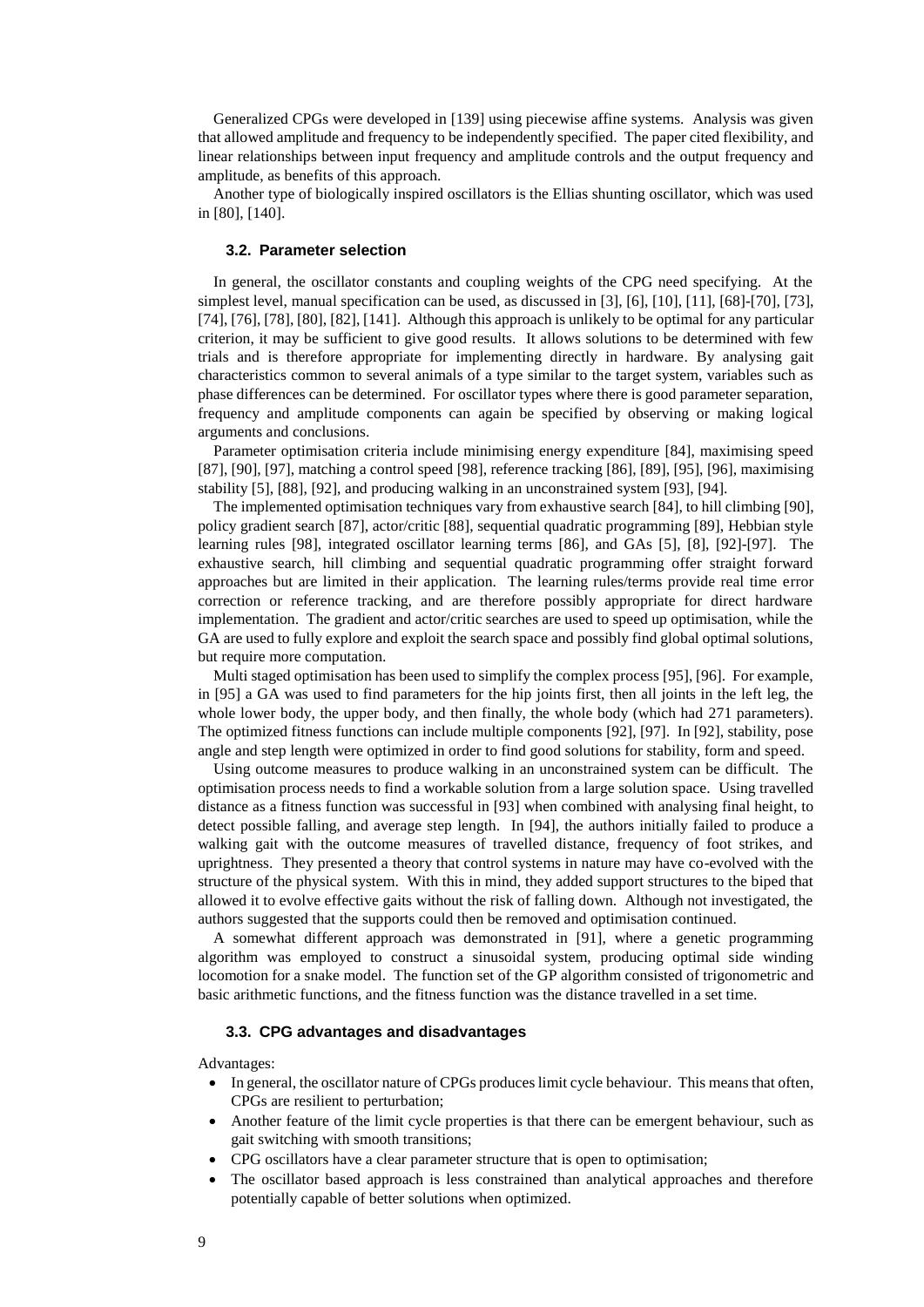Disadvantages:

- Parameterisation often requires calibrating, training or evolving;
- It is sometimes difficult to interpret the method of the control system, compared to those derived analytically;
- Although less constrained than analytical approaches, CPGs are more constrained than some other solutions. This implies they have less optimisation potential than some of the other methods;
- Due to the oscillator structure, CPGs are mostly limited to cyclic behaviour. Non cyclic behaviour would require some starting and stopping mechanisms.

## **4. Neural networks**

Although the CPGs discussed in section 3 are often described as neural networks, they are in fact highly specialized and better interpreted as oscillator models. In this section, the use of conventional neural networks (NN) for locomotion is discussed, and the NN are grouped into feed-forward and recurrent networks. As typically used, NN process data inputs and are therefore suitable for state based approaches. They are also capable of self generated patterns when using recurrent structures.

## **4.1. Feed-forward networks**

Feed-forward neural networks (FFNNs), in which each neuron has a summing junction and a transfer function, have a straight forward input-process-output architecture. They can be readily applied to state based motion generation, where current kinematic or kinetic sensory variables can be processed through the layers of the network to generate actuator values. These networks can be used in continuous or discrete time, and can optionally include external sensory information in the input layer. The lack of feedback within the FFNNs prevents them from implicit trajectory generation over time, but by providing a time input, a FFNN is able to generate a trajectory that is not state based.

#### *4.1.1.Multi-layer perceptron*

In a multi-layer perception (MLP), data is fed forward through layers of neurons. A typical arrangement is to have an input layer, a hidden layer and an output layer, although more hidden layers are possible. Each layer after the input layer can be fully connected to the previous layer. So, a neuron in the first hidden layer takes a weighted sum of the inputs, plus a weighted bias value, and processes that information through an activation/transfer function, which is usually a non-linear, sigmoid type. Similarly, output neurons process a weighted sum of the output of the hidden layer neurons, plus another weighted bias, to produce an output. MLPs are then trained and configured by adjusting their weights, so that the produced output is close to the target.

In [\[103\]](#page-21-7) (also mentioned in section 2), two MLPs were used to specify parameters of a bipedal ditch crossing gait. The gait was largely constructed analytically but actuator values for the swing leg were left to be controlled by the NNs. The NNs were trained with GA and the best solution was found to be more stable and efficient than one from a fully analytical approach, and slightly better than the result obtained with a fuzzy logic based method.

In [\[65\]](#page-19-7), [\[67\]](#page-19-8) NNs were trained with a GA derived data set that contained optimal parameter values (for energy minimisation), for an analytical based stair climbing solution. The set had values for different step lengths of the robot and stair heights in the environment. Once trained, the NN gave an effective method to interpolate between the GA derived data, in order to approximate optimal values for new step lengths and stair heights.

### *4.1.2.Radial basis function network*

The activity of the neurons in a MLP is distributed across the layer with potentially several neurons firing (giving a high output) for a particular input. In contrast, the neurons in the hidden layer of a radial basis function network (RBFN) are local and respond strongly only to inputs in a particular part of the input space. To do this, they have a reference vector called the weight, or centre vector, which is of the same dimension as the number of inputs. Their activation is typically a Gaussian function of the Euclidean distance between their weight vector and the input vector. Each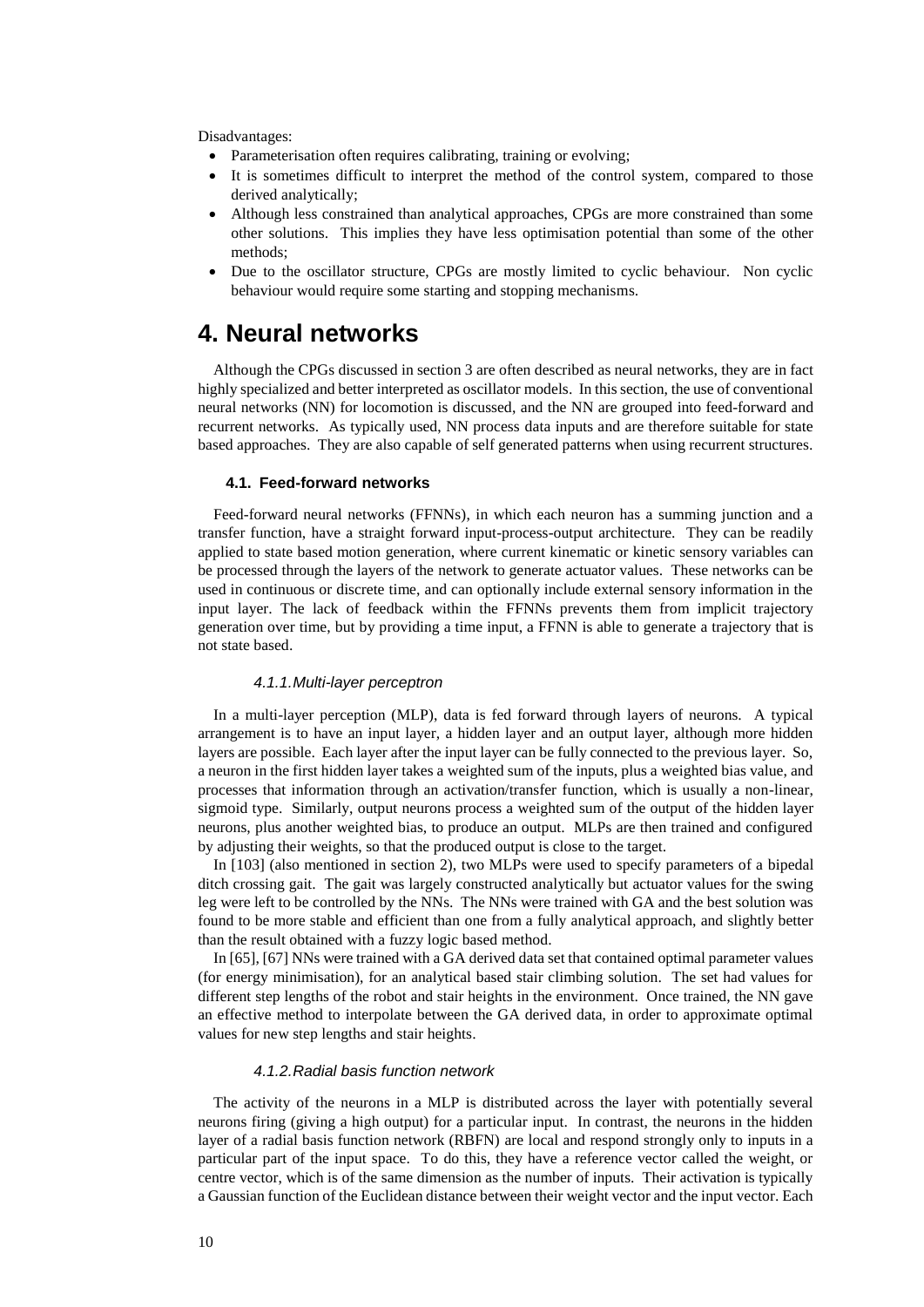vector, then responds strongly when the input is close to its weight vector and weakly when the input moves away from the weight vector. If the Gaussian is sufficiently flat, then the output can offer generalisation for inputs that fall between the weight vectors of the hidden neurons. The output neurons are a function of a linear combination of the outputs of the RBF neurons and their weighted connections.

In [\[107\]](#page-21-9), an RBFN was used to control hexapod locomotion. The inputs to the system were the sensor states of the robot at discrete time intervals and the outputs were the actuator actions, as well as an evaluation output used for actor-critic temporal difference training. The network was selforganising and expandable, so that sensor vectors that were different to those experienced previously could be accommodated. Training was done in stages; firstly single leg control was developed, followed by leg coordination. The network was interpretable enough that it could be seeded with expert knowledge, and this was found to greatly speed up the subsequent training.

In [\[108\]](#page-21-10) reinforcement learning for a RBFN network alone was compared to such with the addition of analytical processing. The analytical addition reduced the number of outputs the RBFN network needed by incorporating prior knowledge. The hybrid approach produced faster training and well behaved characteristics in comparison to reinforcement only approach.

## *4.1.3.CMAC*

A Cerebellar Model Articulation Controller or CMAC network is a type of associative memory network based on the cerebellum [\[142\]](#page-23-3). The continuous input space is divided into hyper-rectangles so that an input is located in one rectangle at any one time. Multiple layers are used with the placement of the rectangles slightly offset for each layer, so a rectangle in one layer will overlap several in the other layers. In this way one input is associated with multiple hyper-rectangles, one in each layer, but changes in the input will result in different changes in activation in each layer. Each hyper-rectangle in each layer has a weighted connection to the output neurons. The output of each node is the weighted sum of the activated rectangles, and the weights are adjusted through training.

In [\[109\]](#page-21-11), a set of CMACs were used to generate locomotion. At the core was a pattern generator formed by a CMAC that took time, step length and walking period as inputs, and generated six desired joint angles as outputs, and was trained using least mean squares supervized learning to match a basic joint trajectory profile over one walk period. The system also used CMACs as peripheral controllers that helped maintain body posture and body height. Additional reinforcement learning was used by the pattern generator and peripheral controllers, based on several constraints: energy, step, posture and a body height constraint. The last two constraints were themselves calculated by CMACs that were trained to assess the current posture and body height states, and to output an appropriate evaluation. The additional learning enabled the robot to refine its movement and learn new solutions. The modular nature of the solution allowed for smaller, easier to train neural networks.

In [\[110\]](#page-21-12), [\[111\]](#page-21-13) CMACs were used to learn walking patterns derived by an analytical approach. The CMACs successfully learned the movement patterns and showed resilience to perturbation (including on uneven or slippery floors), thereby translating a rigid analytical solution into an adaptable one.

#### **4.2. Recurrent neural networks**

Recurrent neural networks (RNN) recycle information, via time delays, back into themselves, which makes them useful for processing inputs that evolve over time. Of particular interest to locomotion is that they can also exhibit limit cycle behaviour, and self generated patterns, and so are capable of producing periodic trajectories.

Upon this simple premise, more complicated networks can be developed to produce complex patterns and handle different types of input. With the RNNs outlined here there is a partnership between processing external sensor data and internally generating patterns. Inputs into the RNNs for locomotion generally consist of gait selection and sensory information. For non-recurrent networks, the inputs are vital to produce the trajectories but, for the RNN, the pattern is produced internally and modified or selected by the inputs.

### *4.2.1.Jordan and Elman recurrent NN*

A modified *Jordan* network was used in [\[102\]](#page-21-6), trained using the generalized delta rule [\[143\]](#page-23-4) to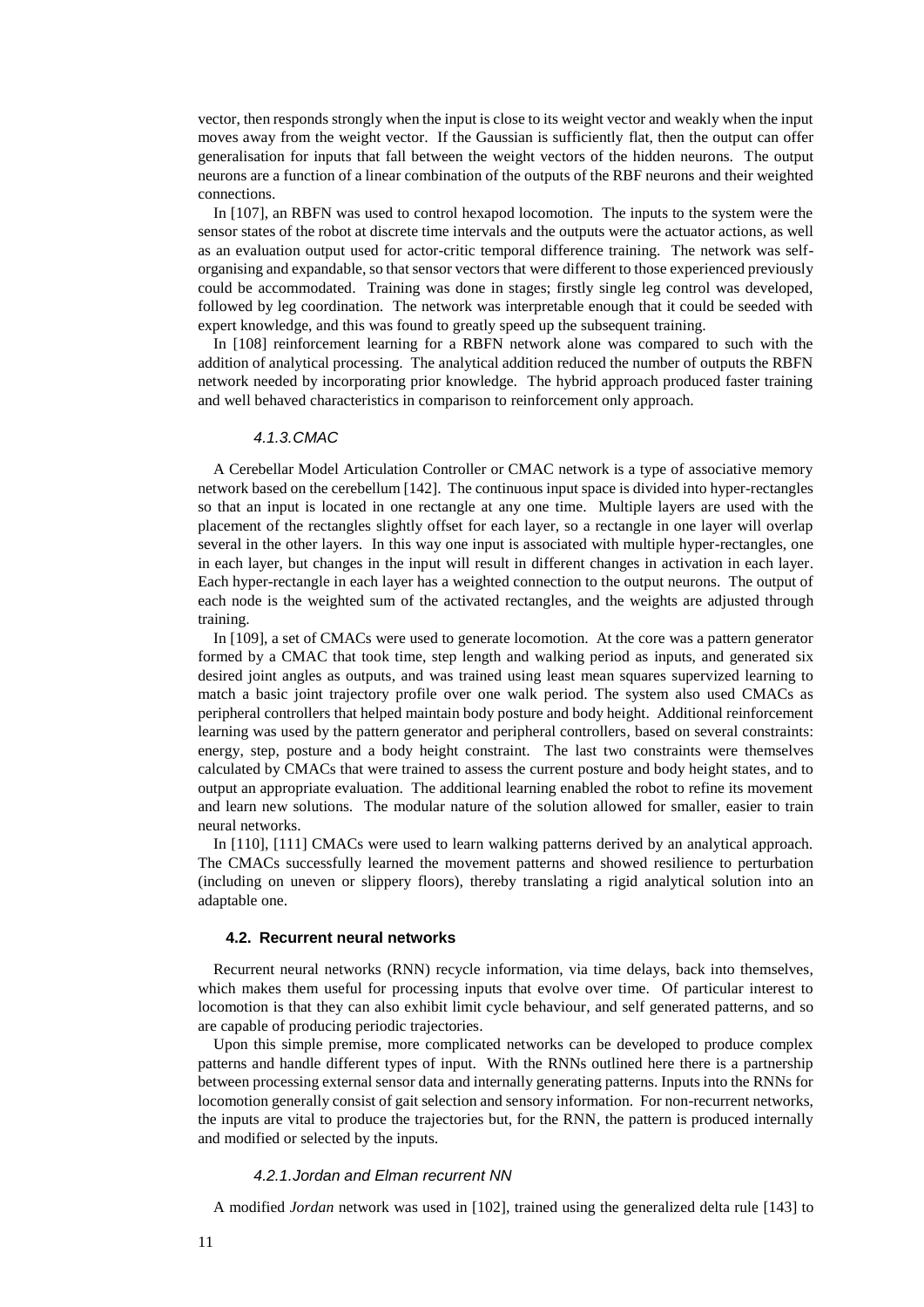match reference trajectories, indexed by different inputs to the control nodes. The network is similar to a standard feed-forward network except that the outputs are fed back into a set of input neurons for the next iteration, but without self-feedback connections normally present in *Jordan* NNs, as these were found to hamper the ability of the system to learn periodic trajectories. Accurate fault tolerant trajectories were learned, and the system could interpolate between forms found in the training set, by varying the control inputs accordingly.

*Elman* NNs are similar to the *Jordan* architectures, except that instead of recycling information from the output layer, time delayed copies of the hidden layer are maintained and fed back into the hidden layer. The Elman network was used in [\[113\]](#page-22-1) and the authors claimed it had increased power (capable of a wider range of solutions) over the Jordan network. The resilient backpropagation (RPROP) training algorithm was used and the system showed an ability to learn supervised trajectories and interpolate between them.

#### *4.2.2.Fully connected recurrent NN*

In [\[4\]](#page-17-1), a network of ten fully connected leaky-integrator neurons was used as a pattern generator, where six of them were also connected to the actuators to output the trajectories. The output functions of the neurons insured changing outputs over time, even if the network was initialized with zero outputs for all neurons. Successful bipedal walking patterns were evolved using a GA, using distanced travelled in a set time frame as the fitness function.

A similar network was used in [\[106\]](#page-21-8) where it was evaluated for properties that may be useful in locomotion, by learning sinusoidal patterns. The parameters of the network were again evolved with a GA. The number of generations required was found to be largely independent of the NN sampling rate (how many iterations the network should perform per second). This implied that the network learned the form of the patterns rather than individual sample values and simply scaled output frequency to the sampling rate.

The network was able to learn multiple sinusoidal patterns, selectable by an input level, but evolution took more generations as the number of patterns required increased. Learned patterns were resilient to noise at the inputs, and even if the input was disrupted by a large amount, the output would quickly return to normal when the input was corrected. It was found that a six neuron model was sufficient to store eight different sinusoidal patterns, as long as the form of those patterns was different.

A six neuron fully connected RNN was also investigated in [\[105\]](#page-21-19), to control an agent moving to the location of a chemical marker in two dimensional space. The network was trained with GA but, although successful, a large population size was needed to avoid convergence to sub-optimal local solutions. A sparsely connected set of RNNs (one for each leg), consisting of five neurons each, was then applied to produce an insect gait. The approach was later shown to be successful in a real hexapod robot in [\[104\]](#page-21-18).

#### *4.2.3.Reservoir*

Reservoir networks are different from traditional RNNs. Normally, RNNs should be as small as possible to help training, but reservoirs use a big network with potentially much redundancy. This succeeds, however, because the reservoir, which is a large set of interconnected neurons, remains unchanged over training - only the output neurons are trained. The assumption is that the dynamics needed are already present when the network is formed (randomly), and all that is required is to correctly listen for them by adjusting the output weights. This gives reservoir NNs the advantage of simplified training (for example, linear regression techniques can be used), albeit at the expense of somewhat inefficient operation due to the larger number of neurons.

In [\[112\]](#page-22-0), a reservoir NN was used to generate trajectories that matched references taken from human motion capture. The network was trained with ridge regression, and noise was added during the training phase in order to produce a more stable pattern generator. The NN produced accurate trajectories over long time periods and was resilient to perturbation. The system was also trained to have controllable frequency and managed to specify patterns for 22 DoF.

#### *4.2.4.Specialized*

Partially hand crafted, and partially trained NNs were developed in [\[99\]](#page-21-4) for pattern matching real life gaits, and in [\[100\]](#page-21-17) to control a biped that was resilient to sensor noise and self generated sensor movement patterns. An analytically derived NN was created in [\[101\]](#page-21-5) with no training or learning,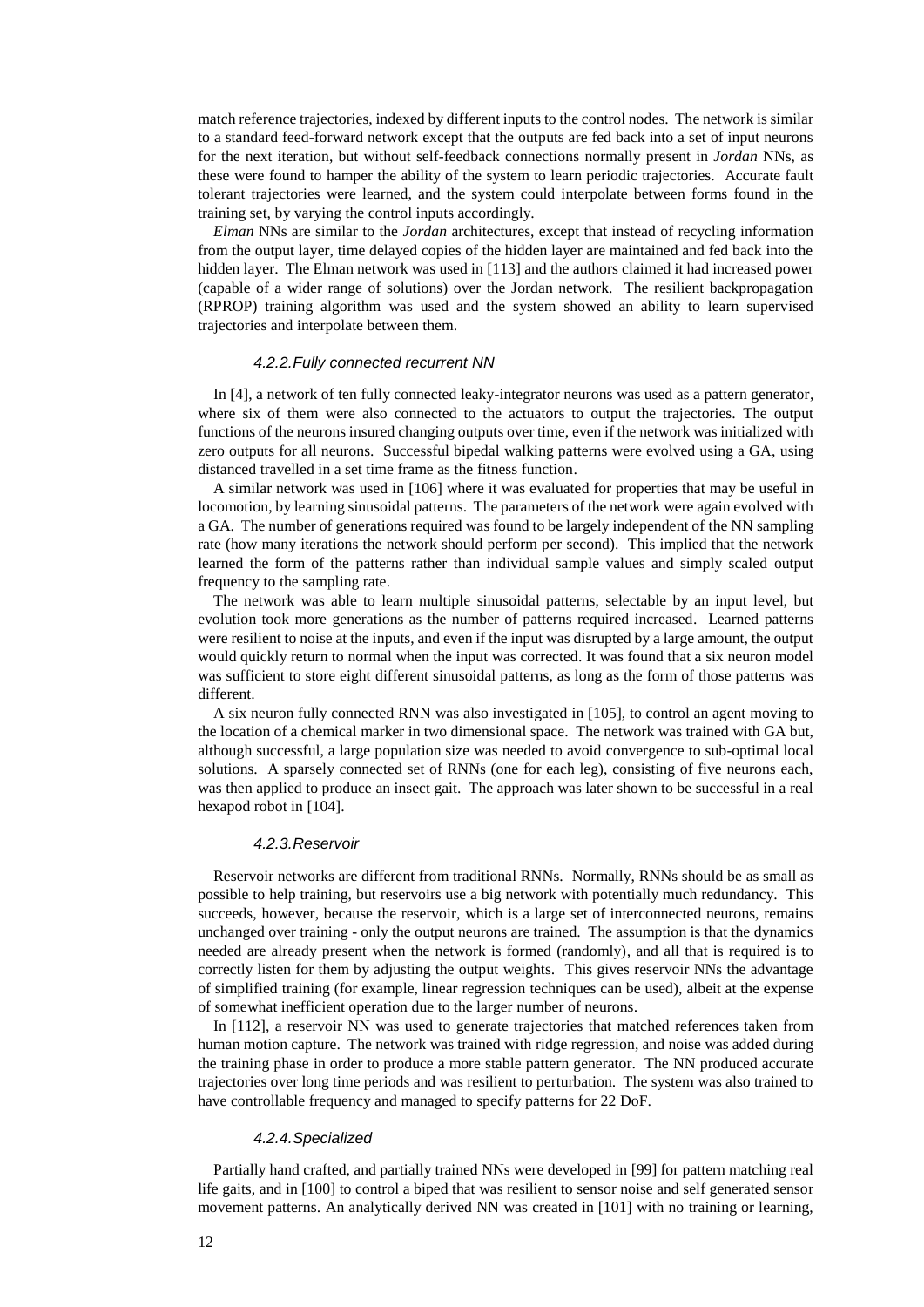for a hand grasping movement.

## **4.3. NN advantages and disadvantages**

Advantages:

- They are the least constrained of the approaches in this review. Generalisation abilities can be improved by optimising the network topology, at the potential expense of greater processing load and training complexity;
- NNs have shown an ability to cope with situations outside those found in training. This includes good limit cycle behaviour in RNNs (resilience to perturbation) and an ability to interpolate between training inputs. Examples have been given where trajectories derived from an analytical approach have been learned by a NN, with the output of the NN then resilient to changes in the environment that were not accounted for in the original analysis;
- The ability to produce interpolated output when controls are varied allows for novel gaits to be generated, that were not originally trained or optimized for;
- The NN architectures are convenient for training or optimisation and, in general, this is how their parameters are specified. Optimisation techniques such as GA can be easily applied for NN training;
- Some of the FFNN structures are interpretable enough that they can be modified or seeded with expert knowledge.

Disadvantages:

- Many iterations are generally needed for training (optimisation) and learning so using a real world platform becomes difficult. This means that simulation is often required;
- Many of the structures, especially the RNNs, are difficult to interpret. For practical implementations this may not be a concern, but it does mean development often cannot be aided with expert knowledge;
- Theoretical interpretations of the resultant methods are limited.

## **5. Hidden Markov**

Some research has been conducted into robotic learning by imitation, where the robot goal is to observe a motion pattern and then to reproduce it. Often, a human may be the source of the motion pattern to be copied and because the physical workings and capabilities of the source and target systems are different, simple copying will not work. Imitation therefore, becomes a process of observation and re-synthesis. Here, observing is estimating the underlying state variables of the source system where only the output is available, and Hidden Markov Models (HMM) have been used in robotics for this task [\[114\]](#page-22-2)-[\[118\]](#page-22-5).

When imitating, the system first observes a movement pattern and a recognition algorithm is then used to determine if the movement is already known, in which case the pattern is used to refine the stored one. If the pattern is not recognized, then it is added to the database as a new, learned pattern. The observed kinematic or kinetic values, as well as the synthesized values, are called 'motion elements' in the HMM papers reviewed here. One motion element represents the kinematic/kinetic values at one discrete moment of time. The hidden states of the HMM provide an abstraction of the movement patterns, which can be used to re-synthesise the motion in the target system.

The first part of imitation is recognition, where a recursive algorithm calculates the probability of observing a movement pattern, if the candidate HMM was used to generate it. If this probability exceeds a threshold value (which can be varied to control grouping of similar observations), then the observation is determined to have fit the stored model and is, therefore, recognized. This recognition algorithm was modified in [\[115\]](#page-22-24) to cope with missing elements. This could be used if observation was temporarily occluded.

If recognition does not occur, then the next stage of imitation is learning. A new HMM is generated from the observation sequence using an expectation-maximisation algorithm (EM), such as the Baum-Welch algorithm [\[144\]](#page-23-5).

To synthesize, or produce the movement once stored, it is usually generated stochastically from the HMM. Because of its probabilistic nature, typically, the synthesis is repeated several times, with each sequence normalized in time. The sequences are then averaged to produce a final output. In [\[115\]](#page-22-24), the *Viterbi* algorithm [\[145\]](#page-23-6) was used instead, to generate a sequence that most closely matches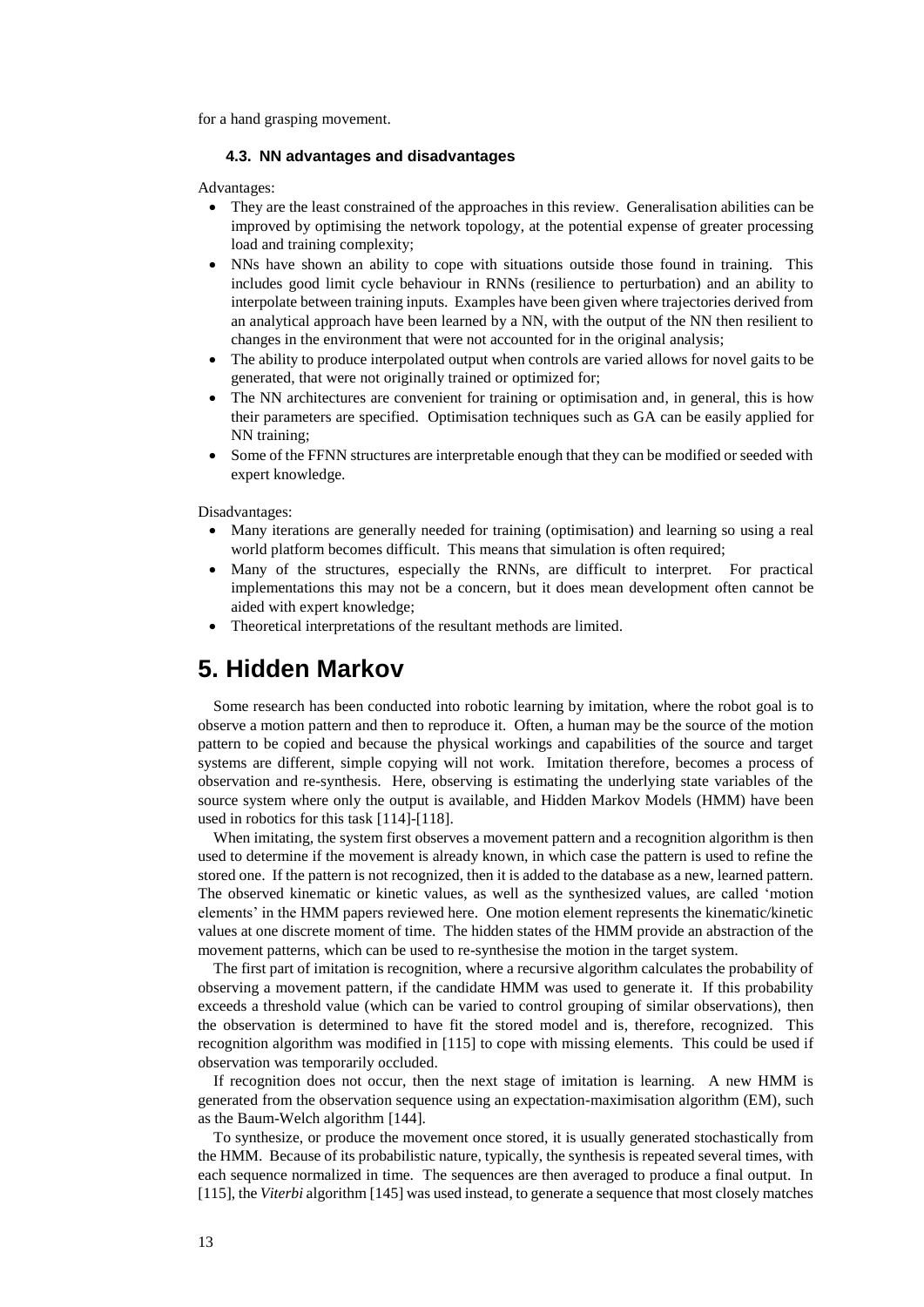the observation.

Finally, an error value is generated based on the difference between the synthesized and observed sequences. This error value can then be used in a learning rule to modify the matrices of the HMM and refine the stored pattern.

Although typically used for imitation tasks, HMM have also been employed to detect problematic states. For example, in [\[116\]](#page-22-3), a Gaussian Mixture Model method was used to identify the current state and a HMM method was used to classify a series of states over time. Once a problem, such as falling, was detected, a reflex algorithm was initiated in which both methods were successful with one version of the HMM approach being excellent at fall prevention, or at least producing a controlled fall.

### **5.1. HMM advantages and disadvantages**

Advantages:

- HMM can be used as a specialist technique for movement control. They are well suited to imitation when compared to other techniques;
- They provide a way of recording underlying trajectory data to a high precision;
- HMM can be employed to identify problematic states and therefore, to initiate saving reflex programmes;
- The database structure found in the methods using HMM allows the ability to learn multiple skills. However, this is more a property of how they have been used in the literature than an inherent advantage. Other methods could also have a database of parameter sets that allow them to perform multiple skills.

Disadvantages:

- HMM do not provide emergent behaviour, such as the gait changing found in some CPG and NN approaches. Indeed, as used so far, HMM approaches are a trajectory playback system – therefore not inherently adaptable;
- Expert knowledge cannot be implemented directly into HMM;
- Hybrid designs would be needed to add enhanced properties such as resilience to perturbation.

## **6. Rule based systems**

By classifying the current state, the next action can be determined through a table lookup or rule based system. The simplicity of these approaches enables clear interpretation, and therefore the use of expert knowledge or learning/optimising techniques to specify transition rules.

### **6.1. Transition table**

In [\[124\]](#page-22-9), a transition table was evolved, in order to specify actions based on the current system state, for a hexapod. Body states were classified into an integer value and this was used to index a list of actions, used to move the legs. For a given transition table, generated using a GA, the hexapod was simulated starting with each possible initial configuration, and the fitness function was the proportion of those starting positions that led to a tripod gait. The best table evolved gave stable tripod gates for 98.4% of the initial states, with the failures arising from initial symmetrical leg positions that could not lead to asymmetrical tripod gaits.

A transition table was also used in [\[125\]](#page-22-10) to control a hexapod, but this time, the state value was calculated as a binary string where each bit represented either supporting (down) or not supporting (up) leg. With one leg being raised or lowered at a time, the goal was to move through a terrain that had specified bad patches (pre-known to the algorithm). Using a graph search technique, locomotion was successfully generated and exhibited different gates.

## **6.2. Fuzzy logic systems**

A zero moment point controlled biped was developed in [\[31\]](#page-18-0), where in order to improve the gait, a fuzzy logic controller was used to vary the ZMP position in the support rectangle of the foot. This was done to match the shifting in real human gaits from the rear to the front of the foot. After simulations, this technique resulted in a more desirable gait with less trunk swing.

In [\[123\]](#page-22-13) fuzzy logic controllers were used for path planning, ditch crossing, and turning for a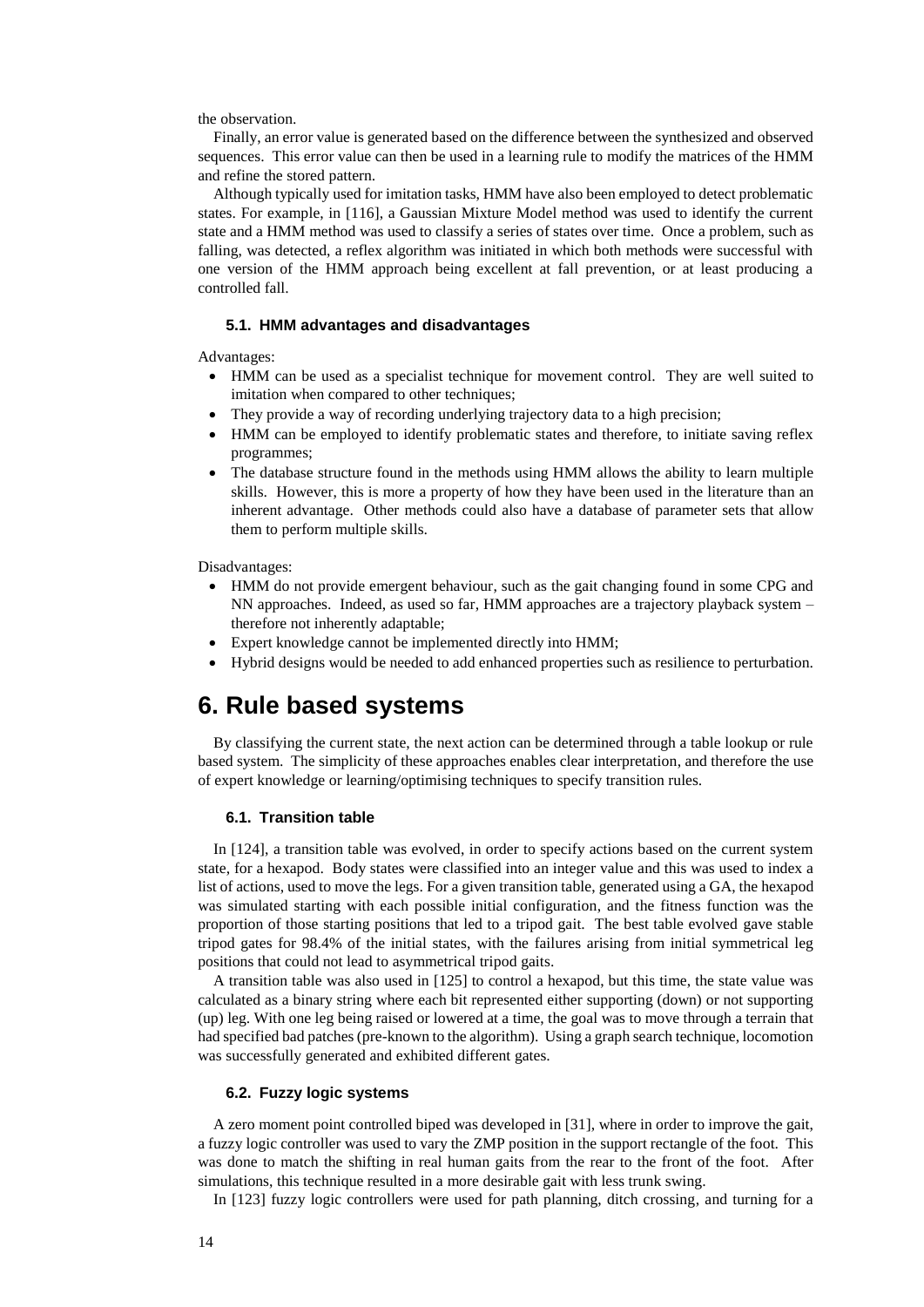hexapod. The controllers processed ditch distance and angle information, and outputted actions for each leg. Initially, the rules were specified by the author, but it was assumed that a subset could be more effective. To achieve this, GAs were used to prune the rules, using a fitness function developed to minimize travel time and maximize walking efficiency. Through simulation it was found that, whatever the composition of the original rule set, the GA always improved the fitness.

The approach was extended in [\[122\]](#page-22-12) to control a biped walking up stairs. Two fuzzy logic controllers were used, one to analyse the current system state, and one to prescribe actions based on this state. A ZMP based criterion was employed to monitor the success in creating an effective climbing gait. An author specified rule set and GA pruned subset were compared as in [\[123\]](#page-22-13), plus a fully GA determined set. The fully GA specified set was found to be superior to the GA pruned set, which in turn was superior to the author set.

A biped ditch-crossing fuzzy logic algorithm was developed in [\[103\]](#page-21-7) (also mentioned in sections 2 and 4), where the gait was largely constructed analytically, but two fuzzy logic controllers were used for four free parameters. The rule sets were specified by GA and the best solution was found to be more stable and efficient than a fully analytical approach, but slightly worse than a NN based one.

Linguistic rules and data based rules were fused in [\[119\]](#page-22-6) to produce bipedal control, where an expert based fuzzy rules system was combined with a data based neuro-fuzzy network to produce a final control value. In [\[120\]](#page-22-7), [\[121\]](#page-22-8) an actor-critic system was used for on-line learning. The actor and critic were constructed using neuro-fuzzy networks, and had layers with neurons corresponding to system states. The architecture allowed learning algorithms to be applied to adjust the parameters of the fuzzy system. The classification of the fuzzy system was author specified and therefore the behaviour was interpretable. An external error reinforcement signal with fuzzy encoding was also used, again allowing expert knowledge to be incorporated and this way reducing the training time considerably.

In [\[122\]](#page-22-12) comparisons were made for the GA fuzzy technique against others. The authors cited the ability to optimize the system as preferable over more restrictive analytical techniques. Compared to NNs, the authors valued the ease of interpretation of the rule based system and argued their implementation (using a GA) had better search of the solution space than the one in [\[120\]](#page-22-7). However, it should be noted that a GA version of [\[120\]](#page-22-7) was presented in [\[121\]](#page-22-8).

### **6.3. Rule based advantages and disadvantages**

Advantages:

- They can be very simple to implement;
- The rules are easily interpretable. Therefore, rule based systems can easily be seeded with expert knowledge;
- The flat nature of the rule tables makes them easy to optimize;
- Fuzzy systems can cope with varied environments.

Disadvantages:

- Transition tables are generally only good for specifying coarse movements;
- The methods are over constrained and therefore have less potential for optimisation than the other techniques.

## **7. Conclusion**

The suggestions in this section, although following informed arguments, are hampered by a lack of research publications directly comparing different techniques. This section could be used as a starting point but obviously there are always other methods to try.

Despite being relatively scarce, some direct comparisons have been made between different approaches:

- A simple oscillator CPG was found to produce faster movement than a ZMP inverted pendulum model method in [\[46\]](#page-19-9);
- A NN approach appeared to be more stable and efficient than a fuzzy logic approach for a ditch crossing robot in [\[103\]](#page-21-7). The fuzzy logic method was in turn found to be better than a ZMP IPM technique.

A continuum of approaches exists to produce the correct movement, from those that rely fully on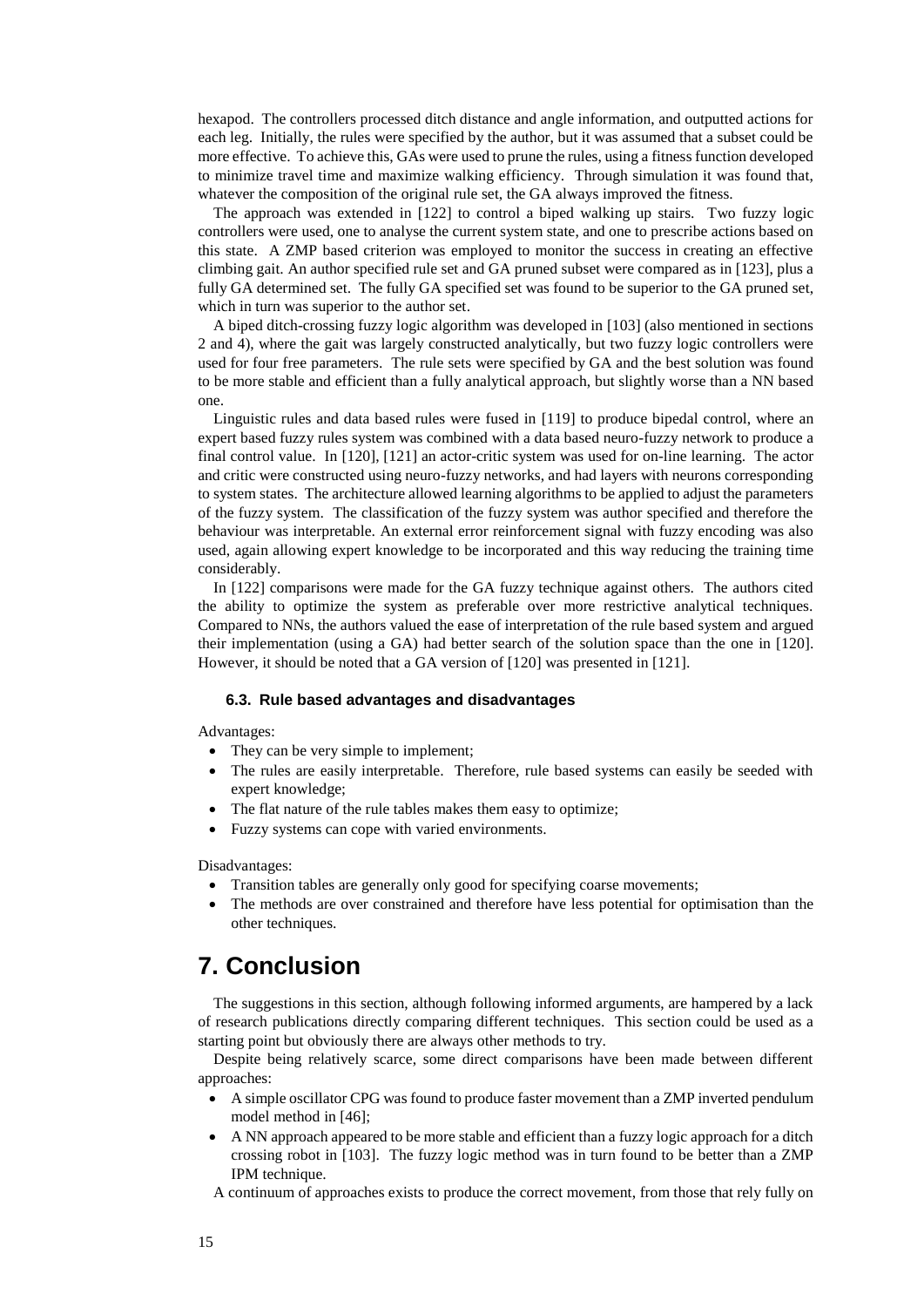prior knowledge and require no training, to those that are very generic pattern generators that require intensive training (Figure 1). A summary of the highlighted advantages and disadvantages is given in Table 3.

Researchers' preference must also influence the decision. Analytical techniques can become very complex in more demanding situations. However, extensions such as the CWS [\[32\]](#page-18-1) show that the analytical approach is capable of dealing with difficult environments. Conversely, RNNs may be more difficult to develop than the analytical solutions for simple situations, but their generality means a solution should still be available. If a researcher is knowledgeable in one domain but not the other it may be worthwhile searching for solutions using those methods even if another approach is theoretically more suitable.

The first criterion for selecting an approach is the availability of prior knowledge. If none is available, then an analytical approach is usually ruled out because of the need for template foot trajectories (analysis is used to provide stability constraints). If prior knowledge is available, and the researcher wishes to use it, then wholly generic approaches such as RNNs, generic CPGs and Markov chains could be ruled out. If the problem is well understood, then a primarily analytical approach may be appropriate. If only a limited amount of prior knowledge is available, then this can still be used in customising the structure of the control or setting some parameter values.



Figure 1: Constraint/adaptability and learning demands of the control methods presented visually. The figure gives an approximate scatterplot of method positions, to aid comparison.

In this review, CPGs and NNs have been found to offer the option to evolve or learn solutions via reinforcement or supervision. This frees the designer from having to specify too much, as would be the case for an analytical approach. NNs offer a more generic option (compared to the oscillator primitives of CPGs), with RNNs being the most generic (allowing a combination of internally generated and input driven patterns). However, this generality comes at the expense of more difficult training. Oscillator based CPGs provide a more constrained option that can help reduce the training load. Transition tables should be noted for the ease of training, but they are limited in the kind of information they can generate.

To a certain extent all approaches could allow for the development of multiple skills or gaits through the use of a database of parameter values (as is common in HMM approaches [\[117\]](#page-22-4)). However, analytical approaches will need a new analysis for each skill. CPGs and RNNs have shown examples of emergent gaits and smooth skill transitions as a natural consequence of their limit cycle behaviour [\[72\]](#page-20-16), [\[73\]](#page-20-17), [\[102\]](#page-21-6), [\[112\]](#page-22-0).

Table 3: Advantages and disadvantages of the reviewed control methods, examining characteristics including ease of implementation, generality, emergent behaviour, need for learning/optimisation, and special features.

| Advantages                                 | Disadvantages                        |
|--------------------------------------------|--------------------------------------|
| Analytical • Accurate analysis can produce | • Usually very task specific         |
| immediate results                          | • Generally task limited with no     |
| • Training not required so implementation  | emergent behaviours                  |
| in hardware can be easier                  | Approximate modelling can produce    |
| • Long research history                    | inaccuracy or inefficiency           |
| • Easy to interpret solutions              | • Simplification of analysis through |
|                                            | over-constraint can lead to sub-     |
|                                            | optimal solutions                    |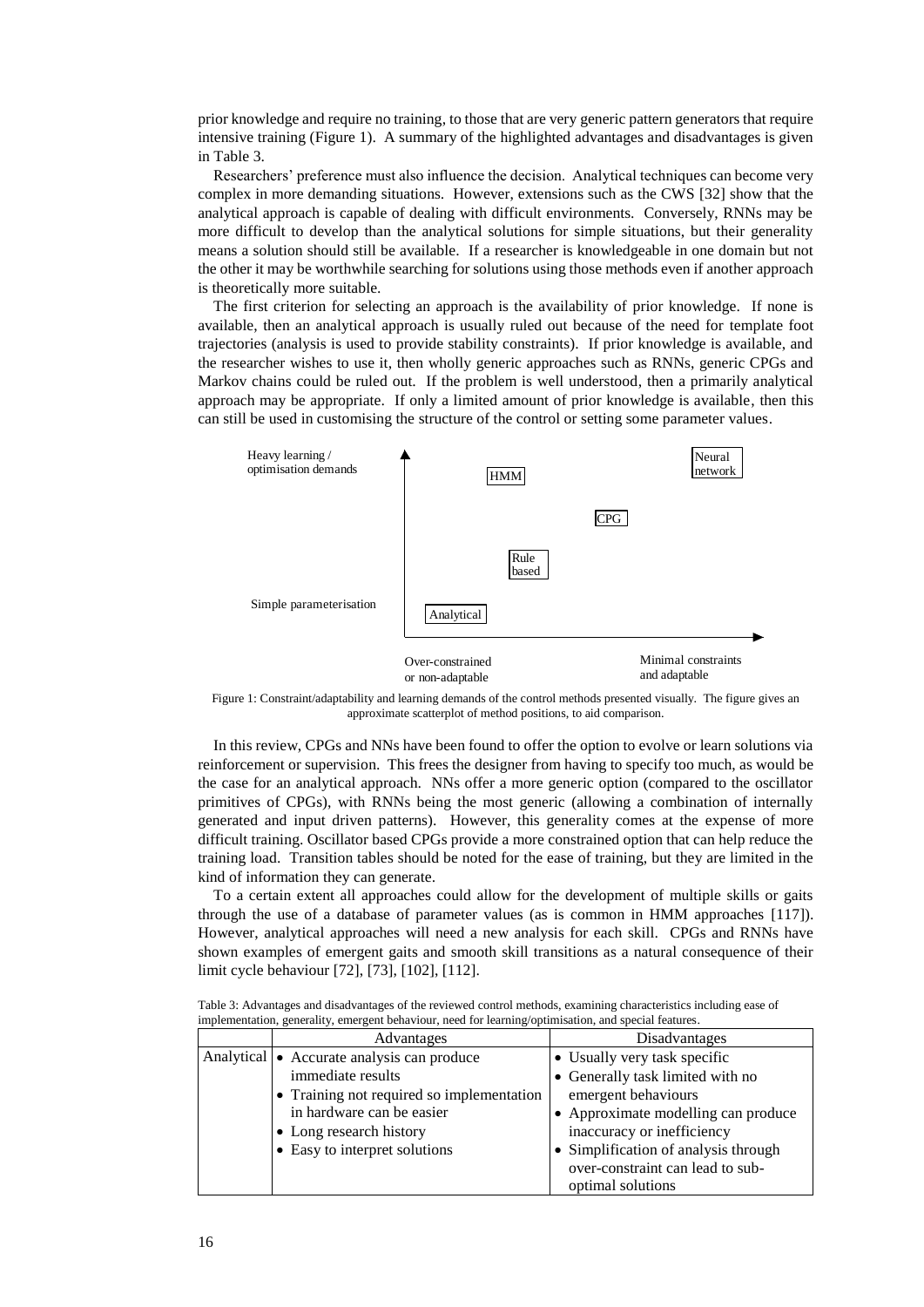|                    |                                                                                                                                                                                                                                                                                       | • Constraints can produce 'un-natural'<br>gaits                                                                                                                                                                                    |
|--------------------|---------------------------------------------------------------------------------------------------------------------------------------------------------------------------------------------------------------------------------------------------------------------------------------|------------------------------------------------------------------------------------------------------------------------------------------------------------------------------------------------------------------------------------|
| <b>CPG</b>         | • Limit cycles are resilient to perturbation<br>• Emergent behaviours<br>• Clear parameter structure, good for<br>optimisation<br>• Less constrained than analytical,<br>possible that better solutions exist                                                                         | • Calibration, training or evolution<br>often required<br>• Less easy to interpret solutions<br>compared to analytical<br>Still more constrained than some other<br>approaches<br>• Non-cyclic behaviour difficult to<br>implement |
| Neural<br>networks | • Least constrained approach<br>• Capable of good limit cycle behaviour,<br>resilient to perturbation, and able to<br>interpolate behaviours<br>• Emergent, new behaviours possible<br>• Suitable for training or optimisation<br>• Some interpretation possible with<br><b>FFNNs</b> | • Training costs can be high<br>Difficult to interpret method of<br>solutions (black box solutions)                                                                                                                                |
| <b>HMM</b>         | • Used for imitation tasks<br>• Can be used as an identifier to initiate<br>reflex behaviours<br>• Often used with a database of skills                                                                                                                                               | • No emergent behaviour<br>Lack of resilience to perturbation<br>• Difficult to interpret method of<br>solutions                                                                                                                   |
| Rule<br>based      | • Can be very simple to implement<br>• Easy to interpret solutions<br>• Easy to optimise<br>• Fuzzy systems can cope with varied<br>environments                                                                                                                                      | • Often only coarse movements can be<br>specified<br>Over constrained so less optimisation<br>potential                                                                                                                            |

Hidden Markov Model systems are used for observation and classification as well as learning and generation. They are therefore an option for applications of learning through imitation [\[117\]](#page-22-4), and initiating reflexes [\[116\]](#page-22-3).

Rule based systems such as transition tables or fuzzy logic controllers have the advantage of clearly interpretable processes, even if they are developed through an optimisation algorithm. The transition table method is suitable for simple situations, with the fuzzy logic controller being more fault tolerant and appropriate for more complex situations [\[103\]](#page-21-7).

Reinforcement learning allows effective control to be learned in situations where uncertainty exists, where a lack of input-output data prevents the use of supervised learning. However, reinforcement learning can often be slow, which often forces learning to be through computer simulation rather than in the real world. Systems that allow a hybrid of expert knowledge plus reinforcement learning give the option of speeding up the process by giving the system a head start. Options include RBFNs and fuzzy logic controllers, where networks or rule based systems are sufficiently interpretable in a sense that an expert can specify an initial solution, as investigated in [\[107\]](#page-21-9), [\[123\]](#page-22-13).

Although the less constrained methods potentially offer a greater range of solutions, their parameterisation can become complicated. As an example, Table 4 shows the large number of simulations often required for genetic algorithm based solutions (a popular choice). The table does not show the amount of time per simulation and this can vary largely between tasks. However, it can readily be seen that a great amount of simulation time is often required when control methods are general and need extensive parameterisation.

Table 4: Number of simulations used in evolving solutions using genetic algorithms, in a sample of publications covering rule based, CPG and neural network control methods.

| Reference | Method     | Simulations |
|-----------|------------|-------------|
| [103]     | Rule based | 900         |
| [124]     | Rule based | 1150        |
| [122]     | Rule based | 7200        |
| [123]     | Rule based | 5000        |
| [97]      | <b>CPG</b> | 500         |
| [91]      | <b>CPG</b> | 5000        |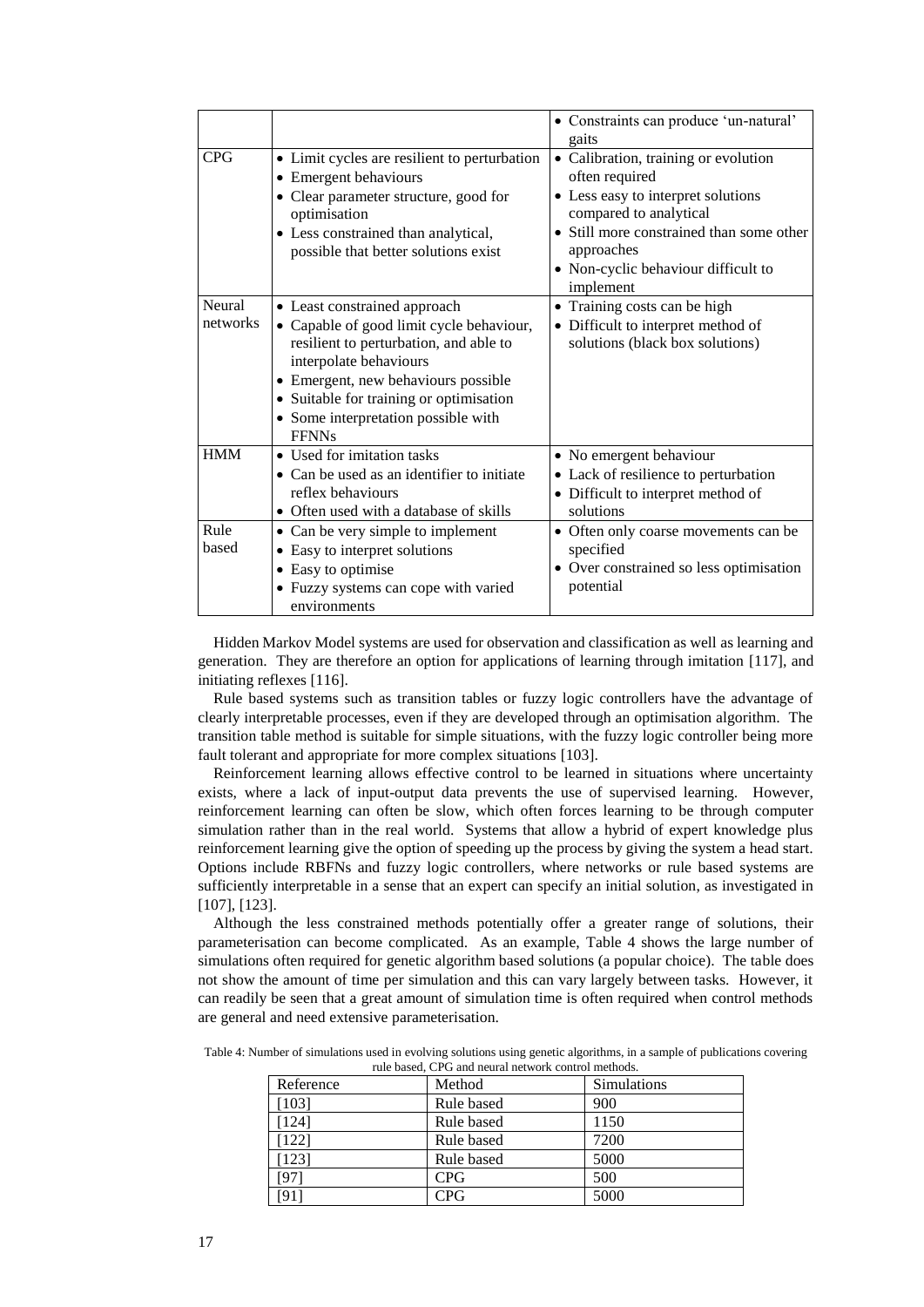| <b>1051</b><br>40000<br>Neural network<br>1 V J |  |
|-------------------------------------------------|--|
|-------------------------------------------------|--|

## **References**

- <span id="page-17-0"></span>1. Ha, T., Choi, C.-H.: An effective trajectory generation method for bipedal walking. Robotics and Autonomous Systems 55(10), 795 - 810 (2007).
- <span id="page-17-10"></span>2. Choi, Y., Kim, D., Oh, Y., You, B.-J.: Posture/Walking Control for Humanoid Robot Based on Kinematic Resolution of CoM Jacobian With Embedded Motion. Robotics, IEEE Transactions on 23(6), 1285 -1293 (2007).
- <span id="page-17-7"></span>3. Morimoto, J., Endo, G., Nakanishi, J., Cheng, G.: A Biologically Inspired Biped Locomotion Strategy for Humanoid Robots: Modulation of Sinusoidal Patterns by a Coupled Oscillator Model. Robotics, IEEE Transactions on 24(1), 185 -191 (2008).
- <span id="page-17-1"></span>4. Reil, T., Husbands, P.: Evolution of central pattern generators for bipedal walking in a real-time physics environment. Evolutionary Computation, IEEE Transactions on 6(2), 159-168 (2002).
- <span id="page-17-2"></span>5. Xiao, J., Su, J., Cheng, Y., Wang, F., Xu, X.: Research on gait planning of artificial leg based on central pattern generator. In: Control and Decision Conference, 2008. CCDC 2008. Chinese, July 2008, pp. 2147-2151
- <span id="page-17-3"></span>6. Nandi, G.C., Ijspeert, A.J., Chakraborty, P., Nandi, A.: Development of Adaptive Modular Active Leg (AMAL) using bipedal robotics technology. Robotics and Autonomous Systems 57(6-7), 603 - 616 (2009).
- <span id="page-17-4"></span>7. Zordan, V.B., Majkowska, A., Chiu, B., Fast, M.: Dynamic response for motion capture animation. In. (2005)
- <span id="page-17-5"></span>8. Ijspeert, A.J., Hallam, J., Willshaw, D.: Evolving swimming controllers for a simulated lamprey with inspiration from neurobiology. Adaptive Behavior 7(2), 151 (1999).
- <span id="page-17-6"></span>9. Hirukawa, H., Kanehiro, F., Kaneko, K., Kajita, S., Fujiwara, K., Kawai, Y., Tomita, F., Hirai, S., Tanie, K., Isozumi, T., Akachi, K., Kawasaki, T., Ota, S., Yokoyama, K., Handa, H., Fukase, Y., ichiro Maeda, J., Nakamura, Y., Tachi, S., Inoue, H.: Humanoid robotics platforms developed in HRP. Robotics and Autonomous Systems 48(4), 165 - 175 (2004).
- <span id="page-17-8"></span>10. Lachat, D., Crespi, A., Ijspeert, A.J.: BoxyBot: a swimming and crawling fish robot controlled by a central pattern generator. In: Biomedical Robotics and Biomechatronics, 2006. BioRob 2006. The First IEEE/RAS-EMBS International Conference on, Feb. 2006, pp. 643-648
- <span id="page-17-9"></span>11. Watanabe, K., Tajima, A., Izumi, K.: Locomotion pattern generation of semi-looper type robots using central pattern generators based on van der Pol oscillators. In: Industrial Informatics, 2008. INDIN 2008. 6th IEEE International Conference on, July 2008, pp. 377-382
- <span id="page-17-11"></span>12. Goswami, D., Vadakkepat, P.: Planar Bipedal Jumping Gaits With Stable Landing. Robotics, IEEE Transactions on 25(5), 1030 -1046 (2009).
- <span id="page-17-13"></span>13. Hosoda, K., Takuma, T., Nakamoto, A., Hayashi, S.: Biped robot design powered by antagonistic pneumatic actuators for multi-modal locomotion. Robotics and Autonomous Systems 56(1), 46 - 53 (2008).
- <span id="page-17-12"></span>14. Braun, D.J., Goldfarb, M.: A Control Approach for Actuated Dynamic Walking in Biped Robots. Robotics, IEEE Transactions on 25(6), 1292 -1303 (2009).
- <span id="page-17-14"></span>15. Asano, F., Yamakita, M., Kamamichi, N., Luo, Z.-W.: A novel gait generation for biped walking robots based on mechanical energy constraint. Robotics and Automation, IEEE Transactions on 20(3), 565 - 573 (2004).
- <span id="page-17-16"></span>16. Hirukawa, H., Hattori, S., Kajita, S., Harada, K., Kaneko, K., Kanehiro, F., Morisawa, M., Nakaoka, S.: A Pattern Generator of Humanoid Robots Walking on a Rough Terrain. In: Robotics and Automation, 2007 IEEE International Conference on, April 2007, pp. 2181- 2187
- <span id="page-17-17"></span>17. Miossec, S., Aoustin, Y.: A Simplified Stability Study for a Biped Walk with Underactuated and Overactuated Phases. International Journal of Robotics Research 24(7), 551 (2005).
- 18. Chevallereau, C., Westervelt, E., Grizzle, J.: Asymptotically Stable Running for a Five-Link, Four-Actuator, Planar Bipedal Robot. International Journal of Robotics Research 24(6), 464 (2005).
- <span id="page-17-15"></span>19. Asano, F., Luo, Z.-W., Yamakita, M.: Biped Gait Generation and Control Based on a Unified Property of Passive Dynamic Walking. Robotics, IEEE Transactions on 21(4), 754 - 762 (2005).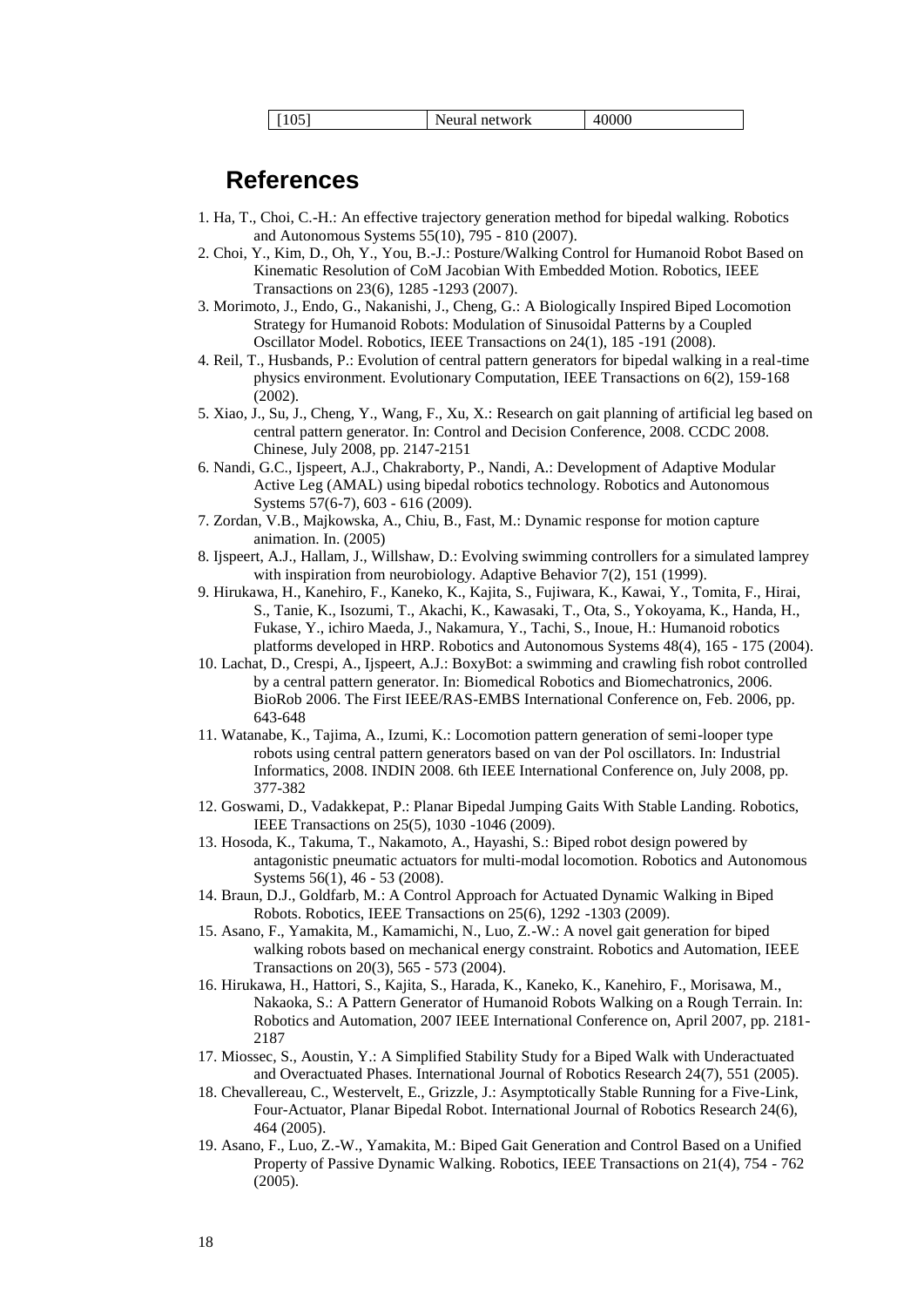- <span id="page-18-20"></span>20. Reisinger, K.D., Moskowitz, G.D.: Bipedal Locomotion: Stopping and the Standing/Balance Gait. The International Journal of Robotics Research 18(3), 333 (1999).
- <span id="page-18-18"></span>21. Tlalolini, D., Chevallereau, C., Aoustin, Y.: Comparison of different gaits with rotation of the feet for a planar biped. Robotics and Autonomous Systems 57(4), 371 - 383 (2009).
- <span id="page-18-15"></span>22. Harada, K., Kajita, S., Kaneko, K., Hirukawa, H.: Dynamics and balance of a humanoid robot during manipulation tasks. Robotics, IEEE Transactions on 22(3), 568 - 575 (2006).
- <span id="page-18-19"></span>23. Asano, F., Luo, Z.-W.: Energy-Efficient and High-Speed Dynamic Biped Locomotion Based on Principle of Parametric Excitation. Robotics, IEEE Transactions on 24(6), 1289 -1301 (2008).
- <span id="page-18-5"></span>24. Kim, Y.-D., Lee, B.-J., Ryu, J.-H., Kim, J.-H.: Landing Force Control for Humanoid Robot by Time-Domain Passivity Approach. Robotics, IEEE Transactions on 23(6), 1294 -1301 (2007).
- <span id="page-18-9"></span>25. Lee, B.-J., Stonier, D., Kim, Y.-D., Yoo, J.-K., Kim, J.-H.: Modifiable Walking Pattern of a Humanoid Robot by Using Allowable ZMP Variation. Robotics, IEEE Transactions on 24(4), 917 -925 (2008).
- <span id="page-18-8"></span>26. Czarnetzki, S., Kerner, S., Urbann, O.: Observer-based dynamic walking control for biped robots. Robotics and Autonomous Systems 57(8), 839 - 845 (2009).
- <span id="page-18-22"></span>27. Wieber, P.-B., Chevallereau, C.: Online adaptation of reference trajectories for the control of walking systems. Robotics and Autonomous Systems 54(7), 559 - 566 (2006).
- <span id="page-18-4"></span>28. Sugihara, T., Nakamura, Y., Inoue, H.: Real-time humanoid motion generation through ZMP manipulation based on inverted pendulum control. 2, 1404 - 1409 vol.1402 (2002).
- <span id="page-18-24"></span>29. Seipel, J.E., Holmes, P.: Running in Three Dimensions: Analysis of a Point-mass Sprung-leg Model. International Journal of Robotics Research 24(8), 674 (2005).
- <span id="page-18-3"></span>30. Vukobratovic, M., Borovac, B.: Zero-moment point-thirty five years of its life. International Journal of Humanoid Robotics 1(1), 157--173 (2004).
- <span id="page-18-0"></span>31. Park, J.H.: Fuzzy-logic zero-moment-point trajectory generation for reduced trunk motions of biped robots. Fuzzy Sets and Systems 134(1), 189 - 203 (2003).
- <span id="page-18-1"></span>32. Hirukawa, H., Hattori, S., Harada, K., Kajita, S., Kaneko, K., Kanehiro, F., Fujiwara, K., Morisawa, M.: A universal stability criterion of the foot contact of legged robots - adios ZMP. In: Robotics and Automation, 2006. ICRA 2006. Proceedings 2006 IEEE International Conference on, may 2006, pp. 1976 -1983
- <span id="page-18-2"></span>33. Koyanagi, K., Hirukawa, H., Hattori, S., Morisawa, M., Nakaoka, S., Harada, K., Kajita, S.: A pattern generator of humanoid robots walking on a rough terrain using a handrail. In: Intelligent Robots and Systems, 2008. IROS 2008. IEEE/RSJ International Conference on, Sept. 2008, pp. 2617-2622
- <span id="page-18-14"></span>34. Hyon, S.-H.: Compliant Terrain Adaptation for Biped Humanoids Without Measuring Ground Surface and Contact Forces. Robotics, IEEE Transactions on 25(1), 171 -178 (2009).
- <span id="page-18-11"></span>35. Mitobe, K., Capi, G., Nasu, Y.: Control of walking robots based on manipulation of the zero moment point. Robotica 18(06), 651--657 (2001).
- <span id="page-18-10"></span>36. Furuta, T., Tawara, T., Okumura, Y., Shimizu, M., Tomiyama, K.: Design and construction of a series of compact humanoid robots and development of biped walk control strategies. Robotics and Autonomous Systems 37(2-3), 81 - 100 (2001).
- <span id="page-18-12"></span>37. Kajita, S., Yamaura, T., Kobayashi, A.: Dynamic walking control of a biped robot along a potential energy conserving orbit. Robotics and Automation, IEEE Transactions on 8(4), 431 -438 (1992).
- <span id="page-18-21"></span>38. Zheng, Y.F., Shen, J.: Gait synthesis for the SD-2 biped robot to climb sloping surface. Robotics and Automation, IEEE Transactions on 6(1), 86 -96 (1990).
- <span id="page-18-17"></span>39. Dong, H., Zhao, M.G., Zhang, J., Zhang, N.Y.: Hardware design and gait generation of humanoid soccer robot Stepper-3D. Robotics and Autonomous Systems 57(8), 828 - 838 (2009).
- <span id="page-18-16"></span>40. Kagami, S., Mochimaru, M., Ehara, Y., Miyata, N., Nishiwaki, K., Kanade, T., Inoue, H.: Measurement and comparison of humanoid H7 walking with human being. Robotics and Autonomous Systems 48(4), 177 - 187 (2004).
- <span id="page-18-6"></span>41. Kanehiro, F., Hirukawa, H., Kajita, S.: Openhrp: Open architecture humanoid robotics platform. The International Journal of Robotics Research 23(2), 155 (2004).
- <span id="page-18-23"></span>42. Ude, A., Atkeson, C.G., Riley, M.: Programming full-body movements for humanoid robots by observation. Robotics and Autonomous Systems 47(2-3), 93 - 108 (2004).
- <span id="page-18-7"></span>43. Yoo, J.-K., Lee, B.-J., Kim, J.-H.: Recent progress and development of the humanoid robot HanSaRam. Robotics and Autonomous Systems 57(10), 973 - 981 (2009).
- <span id="page-18-13"></span>44. Ono, K., Takahashi, R., Shimada, T.: Self-excited walking of a biped mechanism. The International Journal of Robotics Research 20(12), 953 (2001).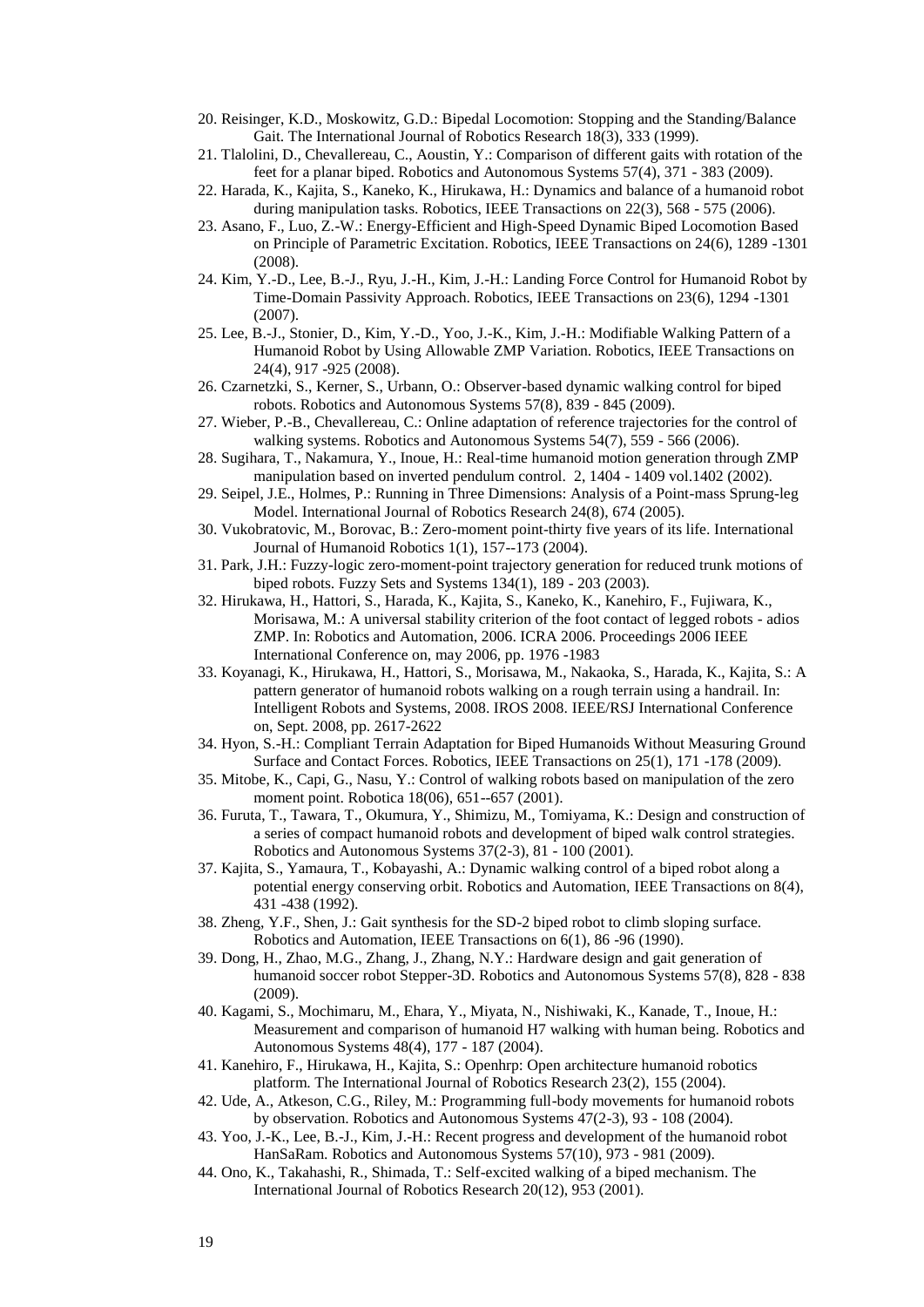- <span id="page-19-19"></span>45. Ono, K., Furuichi, T., Takahashi, R.: Self-excited walking of a biped mechanism with feet. The International Journal of Robotics Research 23(1), 55 (2004).
- <span id="page-19-9"></span>46. Vadakkepat, P., Sin, N.B., Goswami, D., Zhang, R.X., Tan, L.Y.: Soccer playing humanoid robots: Processing architecture, gait generation and vision system. Robotics and Autonomous Systems 57(8), 776 - 785 (2009).
- <span id="page-19-14"></span>47. Herr, H.M., McMahon, T.A.: A trotting horse model. The International Journal of Robotics Research 19(6), 566 (2000).
- 48. Herr, H.M., McMahon, T.A.: A galloping horse model. The International Journal of Robotics Research 20(1), 26 (2001).
- <span id="page-19-15"></span>49. Formal'sky, A., Chevellereau, C., Perrin, B.: On ballistic walking locomotion of a quadruped. International Journal of Robotics Research 19(8), 743--761 (2000).
- <span id="page-19-16"></span>50. Poulakakis, I., Smith, J.A., Buehler, M.: Modeling and Experiments of Untethered Quadrupedal Running with a Bounding Gait: The Scout II Robot. International Journal of Robotics Research 24(4), 256 (2005).
- <span id="page-19-22"></span>51. Garcia, E., Gonzalez de Santos, P.: On the Improvement of Walking Performance in Natural Environments by a Compliant Adaptive Gait. Robotics, IEEE Transactions on 22(6), 1240 -1253 (2006).
- <span id="page-19-21"></span>52. Albiez, J.C., Luksch, T., Berns, K., Dillmann, R.: Reactive reflex-based control for a fourlegged walking machine. Robotics and Autonomous Systems 44(3-4), 181 - 189 (2003).
- <span id="page-19-17"></span>53. Raibert, M., Chepponis, M., Brown, H., Jr.: Running on four legs as though they were one. Robotics and Automation, IEEE Journal of 2(2), 70 - 82 (1986).
- <span id="page-19-18"></span>54. Lee, T.-T., Liao, C.-M., Chen, T.K.: On the stability properties of hexapod tripod gait. Robotics and Automation, IEEE Journal of 4(4), 427 -434 (1988).
- <span id="page-19-0"></span>55. Altendorfer, R., Koditschek, D.E., Holmes, P.: Stability Analysis of Legged Locomotion Models by Symmetry-Factored Return Maps. The International Journal of Robotics Research 23(10-11), 979 (2004).
- <span id="page-19-1"></span>56. Bessonnet, G., Seguin, P., Sardain, P.: A Parametric Optimization Approach to Walking Pattern Synthesis. International Journal of Robotics Research 24(7), 536 (2005).
- <span id="page-19-20"></span>57. Chevallereau, C., Grizzle, J.W., Shih, C.-L.: Asymptotically Stable Walking of a Five-Link Underactuated 3-D Bipedal Robot. Robotics, IEEE Transactions on 25(1), 37 -50 (2009).
- <span id="page-19-11"></span>58. Westervelt, E.R., Grizzle, J.W., Koditschek, D.E.: Hybrid zero dynamics of planar biped walkers. Automatic Control, IEEE Transactions on 48(1), 42 - 56 (2003).
- <span id="page-19-12"></span>59. Westervelt, E., Buche, G., Grizzle, J.: Experimental validation of a framework for the design of controllers that induce stable walking in planar bipeds. The International Journal of Robotics Research 23(6), 559 (2004).
- <span id="page-19-2"></span>60. Shapiro, A., Rimon, E., Ohev-Zion, A.: On the mechanics of natural compliance in frictional contacts and its effect on grasp stiffness and stability. The International Journal of Robotics Research 32(4), 425-445 (2013).
- <span id="page-19-3"></span>61. Hemker, T., Stelzer, M., von Stryk, O., Sakamoto, H.: Efficient Walking Speed Optimization of a Humanoid Robot. The International Journal of Robotics Research 28(2), 303-314 (2009).
- <span id="page-19-4"></span>62. Geva, Y., Shapiro, A.: A combined potential function and graph search approach for free gait generation of quadruped robots. In: Robotics and Automation (ICRA), 2012 IEEE International Conference on 2012, pp. 5371-5376. IEEE
- <span id="page-19-5"></span>63. Pal, P.K., Jayarajan, K.: Generation of free gait-a graph search approach. IEEE Transactions on Robotics and Automation 7(3), 299-305 (1991).
- <span id="page-19-6"></span>64. Sznaier, M., Damborg, M.J.: An adaptive controller for a one-legged mobile robot. Robotics and Automation, IEEE Transactions on 5(2), 253 -259 (1989).
- <span id="page-19-7"></span>65. CAPI, G., NASU, Y., BAROLLI, L.: Application of Genetic Algorithms for biped robot gait synthesis optimization during walking and going up-stairs. Advanced Robotics 15(6), 675--694 (2001).
- <span id="page-19-13"></span>66. Capi, G., Kaneko, S., Mitobe, K., Barolli, L., Nasu, Y.: Optimal trajectory generation for a prismatic joint biped robot using genetic algorithms. Robotics and Autonomous Systems 38(2), 119 - 128 (2002).
- <span id="page-19-8"></span>67. Capi, G., Nasu, Y., Barolli, L., Mitobe, K.: Real time gait generation for autonomous humanoid robots: A case study for walking. Robotics and Autonomous Systems 42(2), 107 - 116 (2003).
- <span id="page-19-10"></span>68. Feng, K., Chew, C.-M., Hong, G.-S., Zielinska, T.: Bipedal locomotion control using a fourcompartmental central pattern generator. In: Mechatronics and Automation, 2005 IEEE International Conference 2005, pp. 1515-1520 Vol. 1513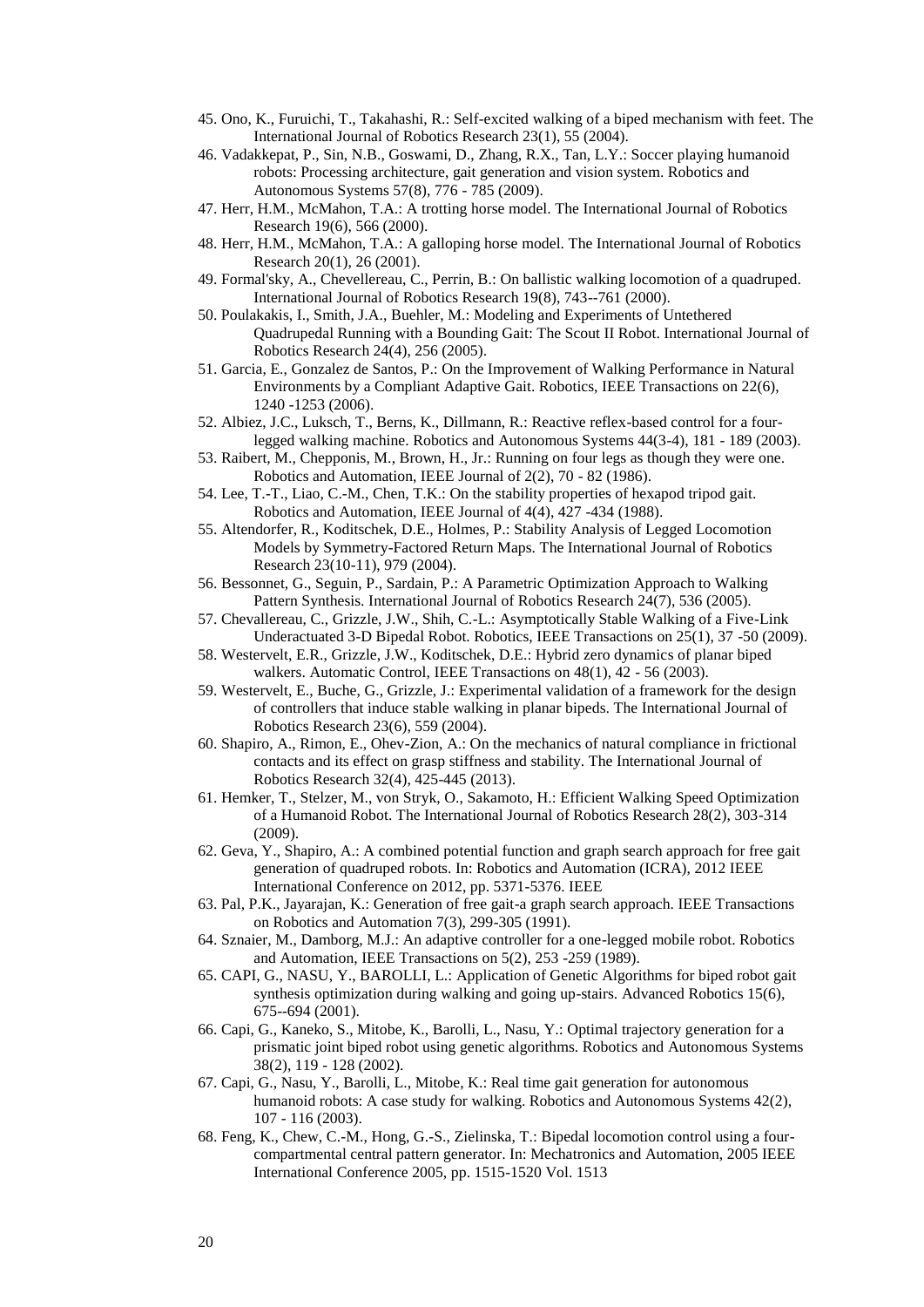- <span id="page-20-7"></span>69. Komatsu, T., Usui, M.: Dynamic walking and running of a bipedal robot using hybrid central pattern generator method. In: Mechatronics and Automation, 2005 IEEE International Conference, July-1 Aug. 2005, pp. 987-992 Vol. 982
- <span id="page-20-8"></span>70. Yuasa, H., Ito, M.: A Theory on Autonomous Distributed Systems with Application to a Gait Pattern Generator of Quadruped. In: American Control Conference, 1991, June 1991, pp. 2268-2273
- <span id="page-20-19"></span>71. Nakada, K., Asai, T., Amemiya, Y.: An analog CMOS central pattern generator for interlimb coordination in quadruped locomotion. Neural Networks, IEEE Transactions on 14(5), 1356-1365 (2003).
- <span id="page-20-16"></span>72. Asa, K., Ishimura, K., Wada, M.: Behavior transition between biped and quadruped walking by using bifurcation. Robotics and Autonomous Systems 57(2), 155 - 160 (2009).
- <span id="page-20-17"></span>73. Bay, J.S., Hemami, H.: Modeling of a Neural Pattern Generator with Coupled nonlinear Oscillators. Biomedical Engineering, IEEE Transactions on BME-34(4), 297-306 (1987).
- <span id="page-20-9"></span>74. Righetti, L., Ijspeert, A.J.: Pattern generators with sensory feedback for the control of quadruped locomotion. In: Robotics and Automation, 2008. ICRA 2008. IEEE International Conference on, May 2008, pp. 819-824
- <span id="page-20-10"></span>75. Fukuoka, Y., Kimura, H., Cohen, A.H.: Adaptive dynamic walking of a quadruped robot on irregular terrain based on biological concepts. The International Journal of Robotics Research 22(3-4), 187 (2003).
- <span id="page-20-20"></span>76. Arena, P., Fortuna, L., Frasca, M., Patane, L.: CNN based central pattern generators with sensory feedback. In: Cellular Neural Networks and Their Applications, 2002. (CNNA 2002). Proceedings of the 2002 7th IEEE International Workshop on, Jul 2002, pp. 275- 282
- 77. Feng, H., Wang, R.: Construction of central pattern generator for quadruped locomotion control. In: Advanced Intelligent Mechatronics, 2008. AIM 2008. IEEE/ASME International Conference on, July 2008, pp. 979-984
- <span id="page-20-18"></span>78. Liu, C., Chen, Q., Zhang, J.: Coupled Van Der Pol oscillators utilised as Central pattern generators for quadruped locomotion. In: Control and Decision Conference, 2009. CCDC '09. Chinese, June 2009, pp. 3677-3682
- <span id="page-20-11"></span>79. Takemura, H., Deguchi, M., Ueda, J., Matsumoto, Y., Ogasawara, T.: Slip-adaptive walk of quadruped robot. Robotics and Autonomous Systems 53(2), 124 - 141 (2005).
- <span id="page-20-12"></span>80. Micci-Barreca, D., Ogmen, H.: A central pattern generator for insect gait production. In: From Perception to Action Conference, 1994., Proceedings, Sept. 1994, pp. 348-351
- <span id="page-20-13"></span>81. Klaassen, B., Linnemann, R., Spenneberg, D., Kirchner, F.: Biomimetic walking robot SCORPION: Control and modeling. Robotics and Autonomous Systems 41(2-3), 69 - 76 (2002).
- <span id="page-20-14"></span>82. Zhao, W., Yu, J., Fang, Y., Wang, L.: Development of Multi-mode Biomimetic Robotic Fish Based on Central Pattern Generator. In: Intelligent Robots and Systems, 2006 IEEE/RSJ International Conference on, Oct. 2006, pp. 3891-3896
- <span id="page-20-15"></span>83. McIsaac, K.A., Ostrowski, J.P.: Experimental verification of open-loop control for an underwater eel-like robot. The International Journal of Robotics Research 21(10-11), 849 (2002).
- <span id="page-20-1"></span>84. Mehta, V., Brennan, S., Gandhi, F.: Experimentally Verified Optimal Serpentine Gait and Hyperredundancy of a Rigid-Link Snake Robot. Robotics, IEEE Transactions on 24(2), 348 -360 (2008).
- <span id="page-20-0"></span>85. Ijspeert, A.J., Crespi, A.: Online trajectory generation in an amphibious snake robot using a lamprey-like central pattern generator model. In: Robotics and Automation, 2007 IEEE International Conference on, April 2007, pp. 262-268
- <span id="page-20-2"></span>86. Righetti, L., Ijspeert, A.J.: Programmable central pattern generators: an application to biped locomotion control. In: Robotics and Automation, 2006. ICRA 2006. Proceedings 2006 IEEE International Conference on, May 2006, pp. 1585-1590
- <span id="page-20-3"></span>87. Geng, T., Porr, B., W\\"o, r.o., tter, F.: Fast Biped Walking with a Sensor-driven Neuronal Controller and Real-time Online Learning. International Journal of Robotics Research 25(3), 259 (2006).
- <span id="page-20-4"></span>88. Endo, G., Morimoto, J., Matsubara, T., Nakanishi, J., Cheng, G.: Learning CPG-based Biped Locomotion with a Policy Gradient Method: Application to a Humanoid Robot. International Journal of Robotics Research 27(2), 213--228 (2008).
- <span id="page-20-5"></span>89. Hliot, R., Espiau, B.: Online generation of cyclic leg trajectories synchronized with sensor measurement. Robotics and Autonomous Systems 56(5), 410 - 421 (2008).
- <span id="page-20-6"></span>90. Rutishauser, S., Sprowitz, A., Righetti, L., Ijspeert, A.J.: Passive compliant quadruped robot using Central Pattern Generators for locomotion control. In: Biomedical Robotics and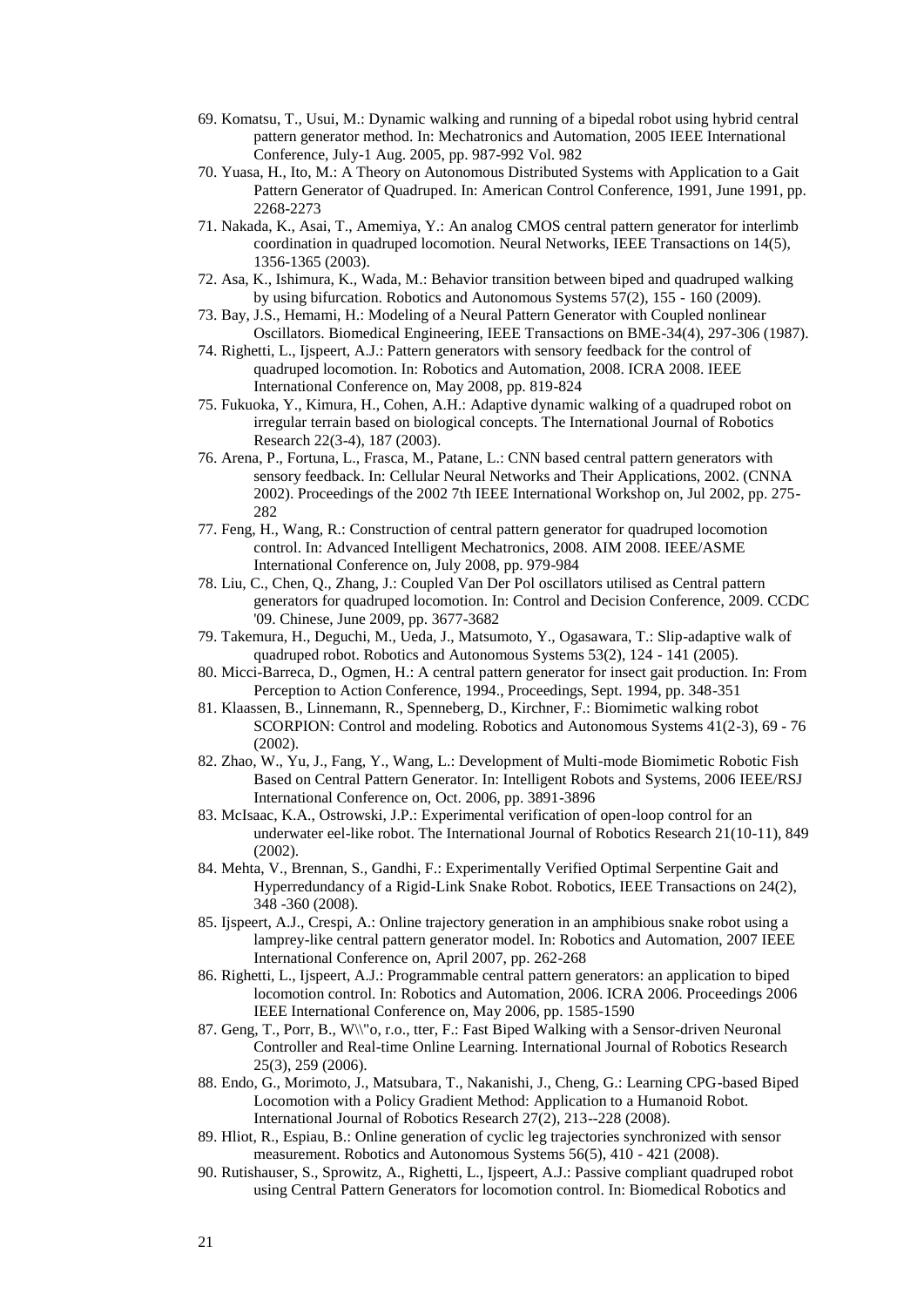Biomechatronics, 2008. BioRob 2008. 2nd IEEE RAS \& EMBS International Conference on, Oct. 2008, pp. 710-715

- <span id="page-21-0"></span>91. Tanev, I., Ray, T., Buller, A.: Automated Evolutionary Design, Robustness, and Adaptation of Sidewinding Locomotion of a Simulated Snake-Like Robot. Robotics, IEEE Transactions on 21(4), 632 - 645 (2005).
- <span id="page-21-1"></span>92. Shan, J., Junshi, C., Jiapin, C.: Design of central pattern generator for humanoid robot walking based on multi-objective GA. In: Intelligent Robots and Systems, 2000. (IROS 2000). Proceedings. 2000 IEEE/RSJ International Conference on 2000, pp. 1930-1935 vol.1933
- <span id="page-21-20"></span>93. Kim, J.-J., Lee, J.-J.: Gait adaptation method of biped robot for various terrains using central pattern generator (CPG) and learning mechanism. In: Control, Automation and Systems, 2007. ICCAS '07. International Conference on, Oct. 2007, pp. 10-14
- <span id="page-21-14"></span>94. Wolff, K., Pettersson, J., Heralic, A., Wahde, M.: Structural Evolution of Central Pattern Generators for Bipedal Walking in 3D Simulation. In: Systems, Man and Cybernetics, 2006. SMC '06. IEEE International Conference on, Oct. 2006, pp. 227-234
- <span id="page-21-15"></span>95. Inada, H., Ishii, K.: Behavior generation of bipedal robot using central pattern generator(CPG) (1st report: CPG parameters searching method by genetic algorithm). In: Intelligent Robots and Systems, 2003. (IROS 2003). Proceedings. 2003 IEEE/RSJ International Conference on, Oct. 2003, pp. 2179-2184 vol.2173
- <span id="page-21-16"></span>96. Russell, A., Orchard, G., Etienne-Cummings, R.: Configuring of Spiking Central Pattern Generator Networks for Bipedal Walking Using Genetic Algorthms. In: Circuits and Systems, 2007. ISCAS 2007. IEEE International Symposium on, May 2007, pp. 1525- 1528
- <span id="page-21-2"></span>97. Hornby, G.S., Takamura, S., Yamamoto, T., Fujita, M.: Autonomous evolution of dynamic gaits with two quadruped robots. Robotics, IEEE Transactions on 21(3), 402 - 410 (2005).
- <span id="page-21-3"></span>98. Akio, S., Masaki, Y.: Design of a novel central pattern generator and the hebbian motion learning. In: Control Applications, (CCA) \& Intelligent Control, (ISIC), 2009 IEEE, July 2009, pp. 1655-1660
- <span id="page-21-4"></span>99. Durr, V., Krause, A.F., Schmitz, J., Cruse, H.: Neuroethological concepts and their transfer to walking machines. The International Journal of Robotics Research 22(3-4), 151 (2003).
- <span id="page-21-17"></span>100. Manoonpong, P., Wörgötter, F.: Efference copies in neural control of dynamic biped walking. Robotics and Autonomous Systems 57(11), 1140 - 1153 (2009).
- <span id="page-21-5"></span>101. Xia, Y., Wang, J., Fok, L.-M.: Grasping-force optimization for multifingered robotic hands using a recurrent neural network. Robotics and Automation, IEEE Transactions on 20(3), 549 - 554 (2004).
- <span id="page-21-6"></span>102. Srinivasan, S., Gander, R.E., Wood, H.C.: A movement pattern generator model using artificial neural networks. Biomedical Engineering, IEEE Transactions on 39(7), 716-722 (1992).
- <span id="page-21-7"></span>103. Vundavilli, P.R., Pratihar, D.K.: Dynamically balanced optimal gaits of a ditch-crossing biped robot. Robotics and Autonomous Systems 58(4), 349 - 361 (2010).
- <span id="page-21-18"></span>104. Gallagher, J.C., Beer, R.D., Espenschied, K.S., Quinn, R.D.: Application of evolved locomotion controllers to a hexapod robot. Robotics and Autonomous Systems 19(1), 95 -103 (1996).
- <span id="page-21-19"></span>105. Beer, R.D., Gallagher, J.C.: Evolving dynamical neural networks for adaptive behavior. Adaptive Behavior 1(1), 91--122 (1992).
- <span id="page-21-8"></span>106. Petridis, V., Papaikonomou, A.: Recurrent neural networks as pattern generators. In: Neural Networks, 1994. IEEE World Congress on Computational Intelligence., 1994 IEEE International Conference on, Jun-2 Jul 1994, pp. 872-875 vol.872
- <span id="page-21-9"></span>107. Ilg, W., Berns, K.: A learning architecture based on reinforcement learning for adaptive control of the walking machine LAURON. Robotics and Autonomous Systems 15(4), 321 - 334 (1995).
- <span id="page-21-10"></span>108. Ilg, W., Berns, K., Mhlfriedel, T., Dillmann, R.: Hybrid learning concepts based on selforganizing neural networks for adaptive control of walking machines. Robotics and Autonomous Systems 22(3-4), 317 - 327 (1997).
- <span id="page-21-11"></span>109. Benbrahim, H., Franklin, J.A.: Biped dynamic walking using reinforcement learning. Robotics and Autonomous Systems 22(3-4), 283 - 302 (1997).
- <span id="page-21-12"></span>110. Sabourin, C., Bruneau, O., Buche, G.: Control Strategy for the Robust Dynamic Walk of a Biped Robot. International Journal of Robotics Research 25(9), 843--860 (2006).
- <span id="page-21-13"></span>111. Sabourin, C., Bruneau, O.: Robustness of the dynamic walk of a biped robot subjected to disturbing external forces by using CMAC neural networks. Robotics and Autonomous Systems 51(2-3), 81 - 99 (2005).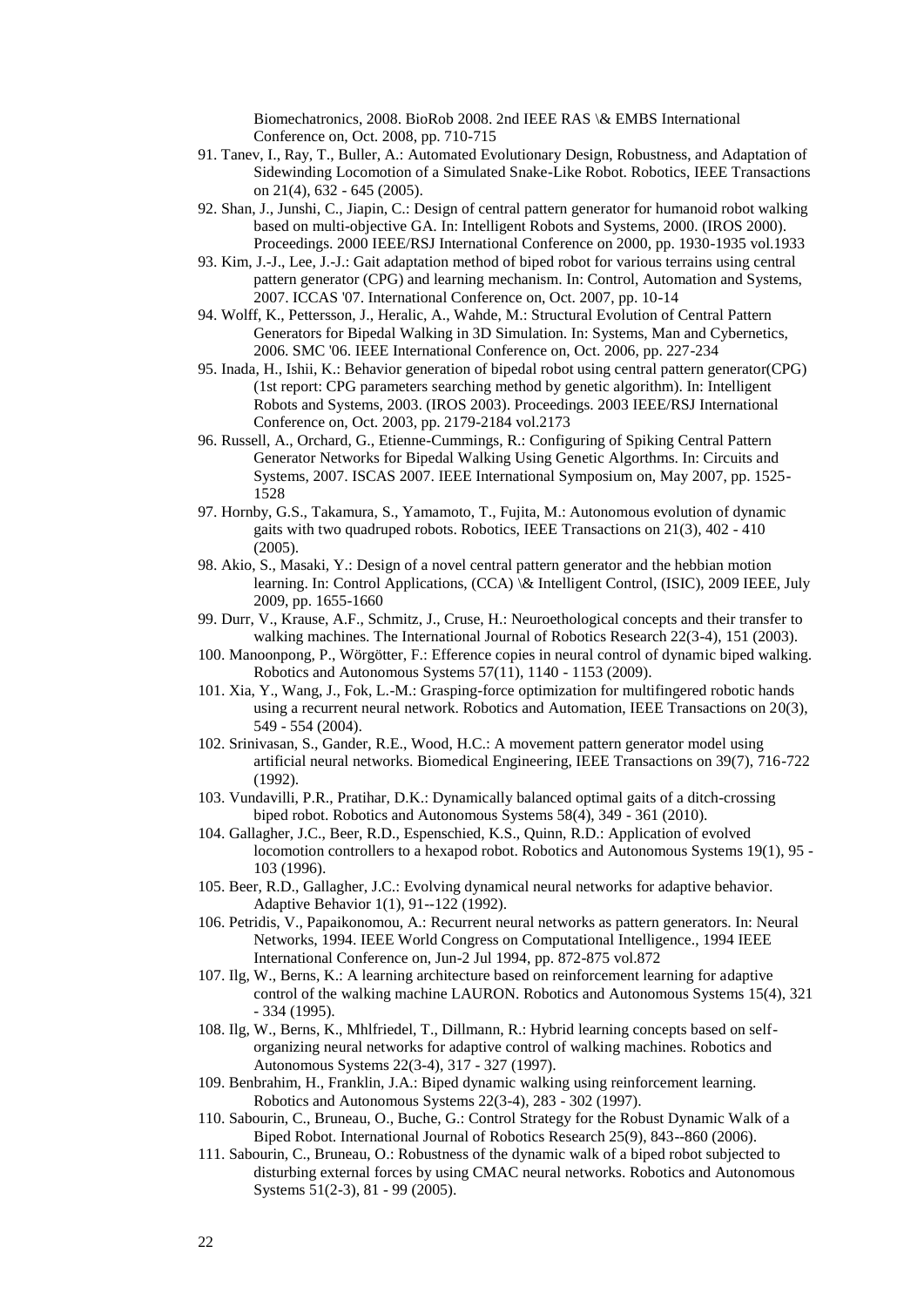- <span id="page-22-0"></span>112. Wyffels, F., Schrauwen, B.: Design of a Central Pattern Generator Using Reservoir Computing for Learning Human Motion. In: Advanced Technologies for Enhanced Quality of Life, 2009. AT-EQUAL '09., July 2009, pp. 118-122
- <span id="page-22-1"></span>113. Berns, K., Dillmann, R., Piekenbrock, S.: Neural networks for the control of a six-legged walking machine. Robotics and Autonomous Systems 14(2-3), 233 - 244 (1995).
- <span id="page-22-2"></span>114. Inamura, T., Toshima, I., Tanie, H., Nakamura, Y.: Embodied symbol emergence based on mimesis theory. The International Journal of Robotics Research 23(4-5), 363 (2004).
- <span id="page-22-24"></span>115. Lee, D., Nakamura, Y.: Mimesis Model from Partial Observations for a Humanoid Robot. The International Journal of Robotics Research 29(1), 60 (2010).
- <span id="page-22-3"></span>116. Hohn, O., Gerth, W.: Probabilistic Balance Monitoring for Bipedal Robots. The International Journal of Robotics Research 28(2), 245-256 (2009).
- <span id="page-22-4"></span>117. Kulic, D., Nakamura, Y.: Incremental Learning and Memory Consolidation of Whole Body Human Motion Primitives. Adaptive Behavior 17(6), 484 (2009).
- <span id="page-22-5"></span>118. Kulic, D., Takano, W., Nakamura, Y.: Incremental Learning, Clustering and Hierarchy Formation of Whole Body Motion Patterns using Adaptive Hidden Markov Chains. International Journal of Robotics Research 27(7), 761--784 (2008).
- <span id="page-22-6"></span>119. Zhou, C., Ruan, D.: Integration of linguistic and numerical information for biped control. Robotics and Autonomous Systems 28(1), 53 - 70 (1999).
- <span id="page-22-7"></span>120. Zhou, C., Meng, Q.: Dynamic balance of a biped robot using fuzzy reinforcement learning agents. Fuzzy Sets and Systems 134(1), 169 - 187 (2003).
- <span id="page-22-8"></span>121. Zhou, C.: Robot learning with GA-based fuzzy reinforcement learning agents. Information Sciences 145(1-2), 45 - 68 (2002).
- <span id="page-22-12"></span>122. Jha, R.K., Singh, B., Pratihar, D.K.: On-line stable gait generation of a two-legged robot using a genetic-fuzzy system. Robotics and Autonomous Systems 53(1), 15 - 35 (2005).
- <span id="page-22-13"></span>123. Pratihar, D.K., Deb, K., Ghosh, A.: Optimal path and gait generations simultaneously of a six-legged robot using a GA-fuzzy approach. Robotics and Autonomous Systems 41(1), 1 - 20 (2002).
- <span id="page-22-9"></span>124. Barfoot, T.D., Earon, E.J.P., D'Eleuterio, G.M.T.: Experiments in learning distributed control for a hexapod robot. Robotics and Autonomous Systems 54(10), 864 - 872 (2006).
- <span id="page-22-10"></span>125. Pal, P.K., Kar, D.C.: Gait optimization through search. The International Journal of Robotics Research 19(4), 394 (2000).
- <span id="page-22-11"></span>126. McIsaac, K.A., Ostrowski, J.P.: Motion planning for anguilliform locomotion. Robotics and Automation, IEEE Transactions on 19(4), 637 - 652 (2003).
- <span id="page-22-14"></span>127. Goswami, A.: Postural stability of biped robots and the foot-rotation indicator (FRI) point. The International Journal of Robotics Research 18(6), 523 (1999).
- <span id="page-22-15"></span>128. Popovic, M.B., Goswami, A., Herr, H.: Ground reference points in legged locomotion: Definitions, biological trajectories and control implications. The International Journal of Robotics Research 24(12), 1013 (2005).
- <span id="page-22-16"></span>129. Grillner, S.: Locomotion in vertebrates: central mechanisms and reflex interaction. Physiological Reviews 55(2), 247 (1975).
- <span id="page-22-17"></span>130. Marder, E., Bucher, D.: Central pattern generators and the control of rhythmic movements. Current Biology 11(23), R986 - R996 (2001).
- 131. Duysens, J., Van de Crommert, H.W.A.A.: Neural control of locomotion; Part 1: The central pattern generator from cats to humans. Gait \& Posture 7(2), 131--141 (1998).
- 132. MacKay-Lyons, M.: Central pattern generation of locomotion: a review of the evidence. Physical Therapy 82(1), 69 (2002).
- <span id="page-22-18"></span>133. Syed, N., Bulloch, A., Lukowiak, K.: In vitro reconstruction of the respiratory central pattern generator of the mollusk Lymnaea. Science 250(4978), 282 (1990).
- <span id="page-22-19"></span>134. Zhu, K., Zhang, D., Lan, L.: On Central Pattern Generator of Biological Motor System. In: Control, Automation, Robotics and Vision, 2006. ICARCV '06. 9th International Conference on, Dec. 2006, pp. 1-5
- <span id="page-22-20"></span>135. Wu, Q., Liu, C., Zhang, J., Chen, Q.: Survey of locomotion control of legged robots inspired by biological concept. Science in China Series F: Information Sciences 52(10), 1715- 1729 (2009).
- <span id="page-22-21"></span>136. Ijspeert, A.J.: Central pattern generators for locomotion control in animals and robots: a review. Neural Networks 21(4), 642-653 (2008).
- <span id="page-22-22"></span>137. Grillner, S., Deliagina, T., Manira, A.E., Hill, R.H., Orlovsky, G.N., Walln, P., Ekeberg, Lansner, A.: Neural networks that co-ordinate locomotion and body orientation in lamprey. Trends in Neurosciences 18(6), 270 - 279 (1995).
- <span id="page-22-23"></span>138. Matsuoka, K.: Sustained oscillations generated by mutually inhibiting neurons with adaptation. Biological Cybernetics 52(6), 367--376 (1985).